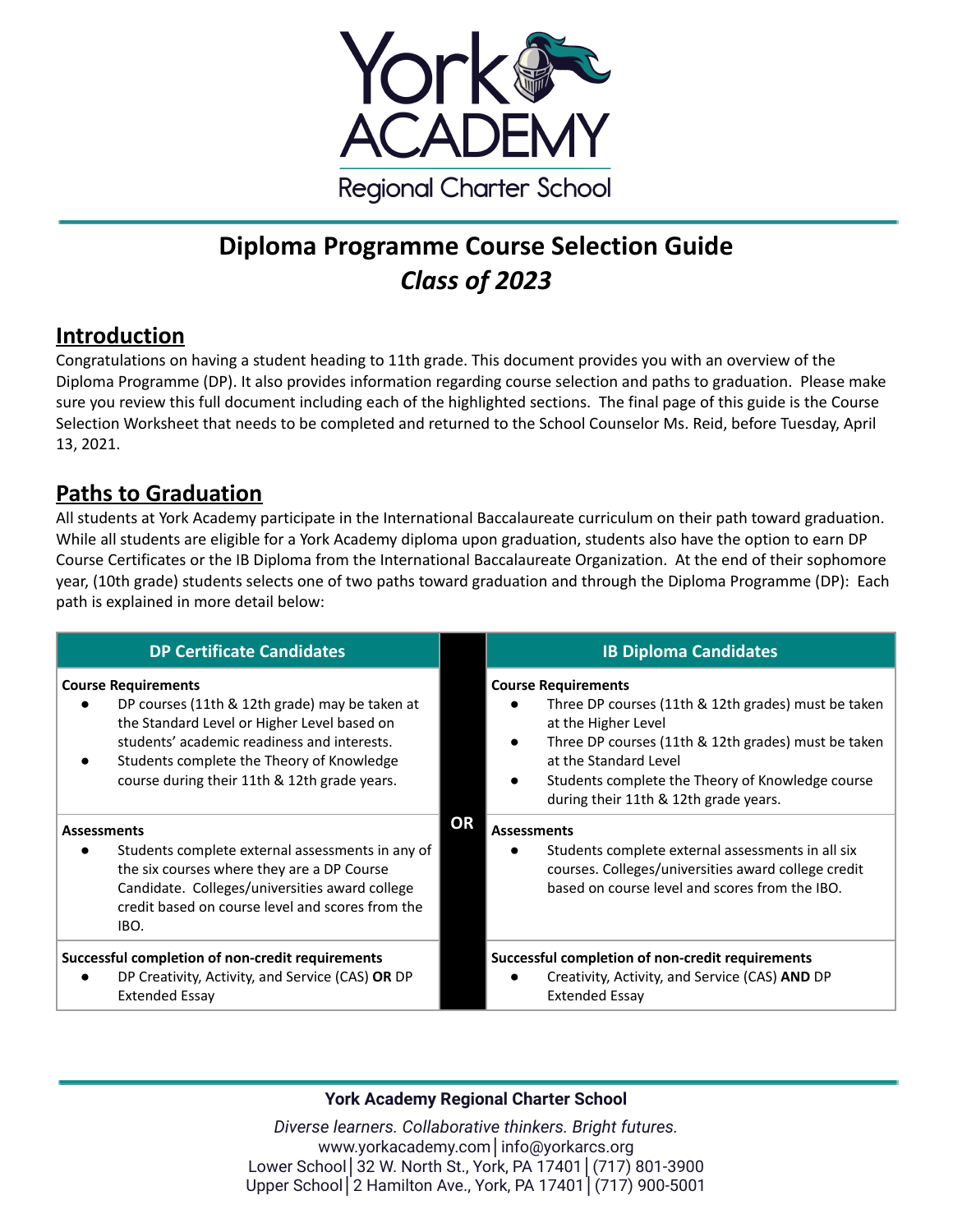# **Selecting a Path**

Each path has its own benefits and drawbacks. It is important for students to speak with teachers, counselors, and parents/guardians when selecting a path. Studies have shown that students elect to be IB Diploma candidates have higher success rates in college than their peers. Depending on your university of choice, you may receive substantial college credit if you are awarded the IB Diploma.

|                                    | <b>IB Diploma Candidate</b>        |                                                                                  | <b>DP Course Candidate</b>                     |                                                     |
|------------------------------------|------------------------------------|----------------------------------------------------------------------------------|------------------------------------------------|-----------------------------------------------------|
| <b>Decision 1</b>                  | <b>Decision 2</b>                  | <b>Decision 1</b>                                                                | <b>Decision 3</b>                              | <b>Decision 4</b>                                   |
| Select 3 courses<br>to take at the | Select 3 courses to<br>take at the | Select the course to take for an IB<br>Certificate                               | Select the remaining<br>courses to be taken to | Select which of the DP<br>core components to        |
| Higher Level (HL)                  | Standard Level (SL)                | <b>Decision 2</b>                                                                | meet graduation<br>requirements. These         | complete: Creativity,<br>activity, service (CAS) or |
|                                    |                                    | Select the level for each course:<br>Standard Level (SL) or Higher Level<br>(HL) | are non-certificate (NC)<br>courses.           | <b>Extended Essay (EE)</b>                          |

The graphic below outlines the decisions points associated with each of the two paths through the DP:

Because DP courses are taken over two years, it is important for students and parents/guardians to think carefully about the decisions outlined above. When selecting a level for each course, it is important to understand the type of credits attached to each course level. Here is an overview:

|                                       | <b>IB Diploma Candidate</b>                     |                                               | <b>DP Course Certificate Candidate</b>           |                                                 |                                               |
|---------------------------------------|-------------------------------------------------|-----------------------------------------------|--------------------------------------------------|-------------------------------------------------|-----------------------------------------------|
|                                       | <b>Standard</b><br><b>Level Courses</b><br>(SL) | <b>Higher Level</b><br><b>Courses</b><br>(HL) | <b>Non-Certificate</b><br><b>Courses</b><br>(NC) | <b>Standard</b><br><b>Level Courses</b><br>(SL) | <b>Higher Level</b><br><b>Courses</b><br>(HL) |
| Credit toward high school graduation  | Yes                                             | Yes                                           | Yes                                              | Yes                                             | Yes                                           |
| <b>Opportunity to earn IB Diploma</b> | Yes                                             | Yes                                           | No                                               | No.                                             | No.                                           |
| Opportunity to earn college credit*   | Yes                                             | Yes                                           | No.                                              | Yes                                             | Yes                                           |

\*Individual colleges and universities award credit for IB courses differently, Students are encouraged to review the policies and practices of the institutions they are *interested in attending.*

# **York Academy Regional Charter School**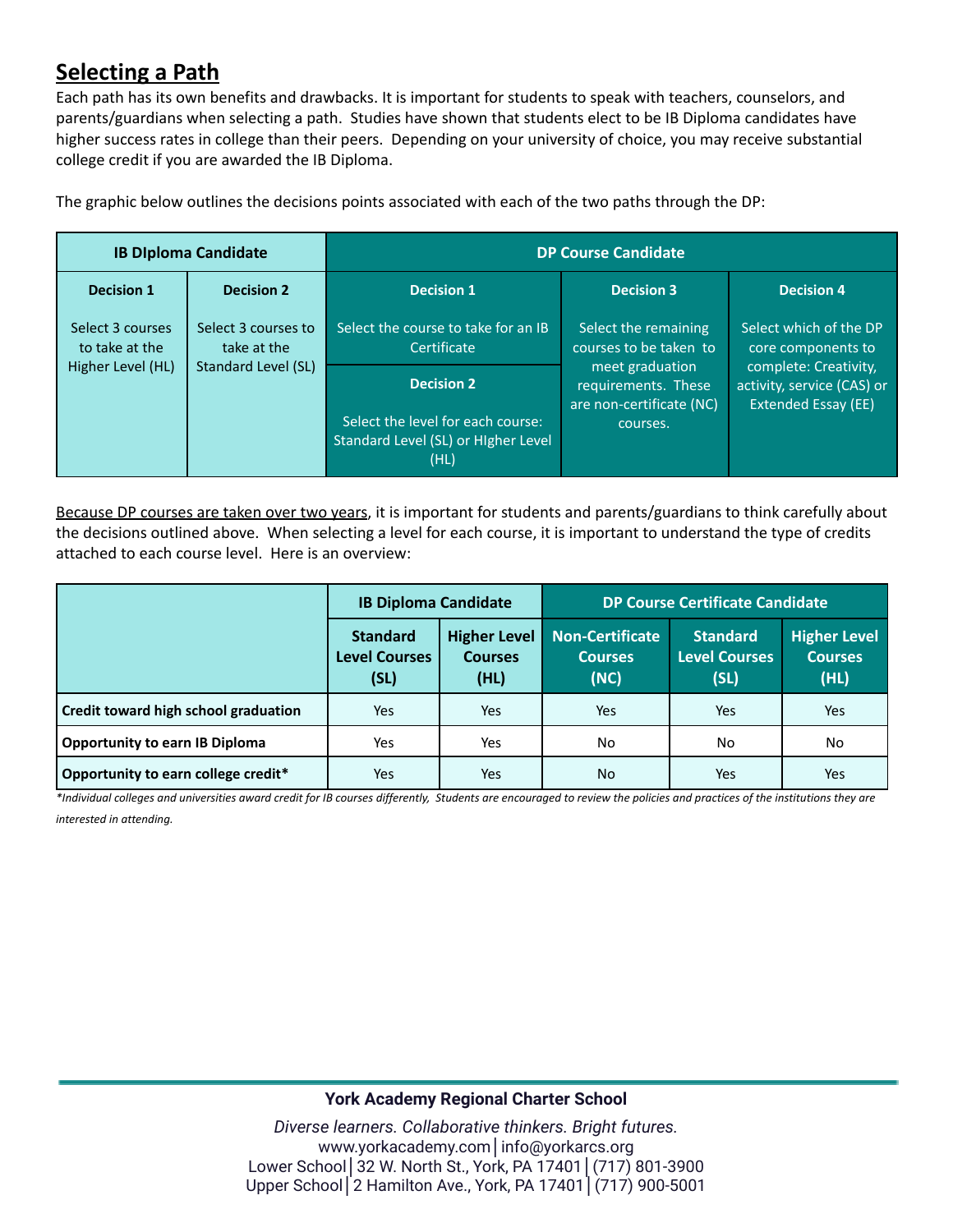# **Course Descriptions**

Below, you will find a brief description of the courses York Academy offers in each of the six groups. As a reminder, students will select one course from each group, regardless of path. Students and parents/guardians will use these descriptions to best select courses for next year.

# **Group 1 - Studies in Language and Literature**

# **Course: Language and Literature**

**Course Levels:** Standard Level (SL) or Higher Level (HL) **HL Prerequisite:** Overall course grade of 5 or higher in 10th grade Language & Literature or a teacher recommendation

### **Course Overview**

In this course, students study a wide range of literary and non-literary texts in a variety of media. By examining communicative acts across literary form and textual type alongside appropriate secondary readings, students will investigate the nature of language itself and the ways in which it shapes and is influenced by identity and culture. Approaches to study are meant to be wide ranging and can include literary theory, sociolinguistics, media studies and critical discourse analysis among others.

Students will study up to 5 novels (including summer reading assignment) in year 1 and 2 novels in year 2. In year 1, students will complete the Internal Assessment required by the IB for this course. Most of year 2 is devoted to the preparation for exams and the HL essay.

| <b>IB Assessments</b>                                                                                                                                                                                                                                                                                                                                                                                                  | SL Weight*                                                                             | <b>HL Weight</b> |
|------------------------------------------------------------------------------------------------------------------------------------------------------------------------------------------------------------------------------------------------------------------------------------------------------------------------------------------------------------------------------------------------------------------------|----------------------------------------------------------------------------------------|------------------|
| <b>Formative/Summative Assessments</b><br>Formatives: These assignments include graphic organizers, micro-analyses, quizzes, and<br>classwork assignments<br><b>Summative:</b> At the end of each unit, students will complete a structured writing assignment<br>related to the content of the unit. In addition, larger projects, in-depth analyses, and any<br>assignments that show learning and understanding.    | Assignments are used<br>to determine quarter<br>grades and do not<br>impact IB scores. |                  |
| <b>IB Internal Oral Assessment</b><br>Supported by an extract from both one non-literary text and one from a literary work,<br>students will offer a prepared response of 10 minutes, followed by 5 minutes of questions by<br>the teacher, to the following prompt: Examine the ways in which the global issue of your<br>choice is presented through the content and form of two of the works that you have studied. | 35%                                                                                    | 20%              |
| <b>IB External Assessment</b><br>Paper 1: Guided Textual Analysis<br>The paper consists of two non-literary passages, from two different text types, each<br>accompanied by a question. Students write an analysis of each of the passages.<br>*SL chooses 1                                                                                                                                                           | 35%                                                                                    | 35%              |

# **York Academy Regional Charter School**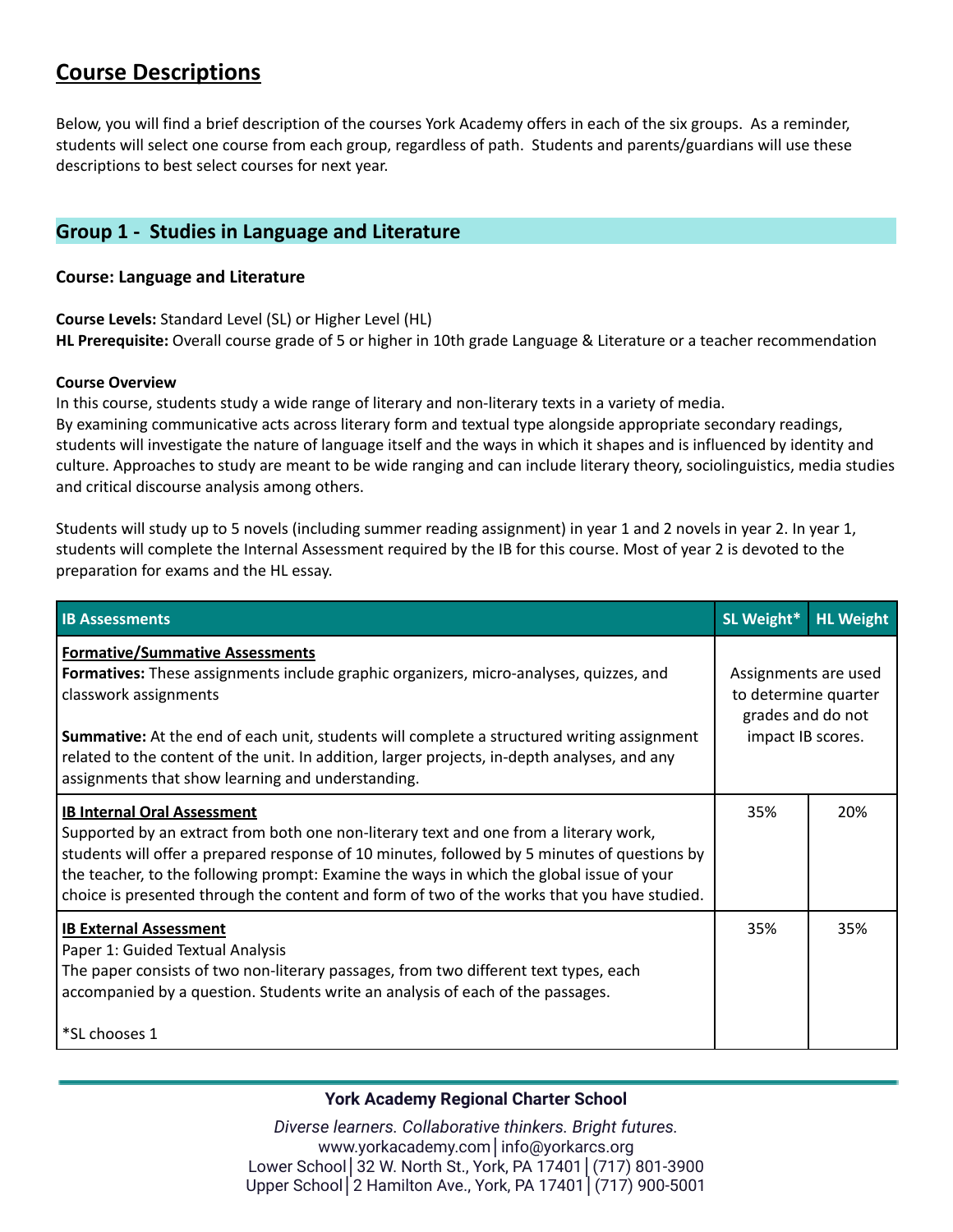| <b>IB External Assessment</b>                                                                                                                             | 30% | 25% |
|-----------------------------------------------------------------------------------------------------------------------------------------------------------|-----|-----|
| Paper 2: Comparative Literary Essay                                                                                                                       |     |     |
| The paper consists of four general questions. In response to one question students write a<br>comparative essay based on two works studied in the course. |     |     |
|                                                                                                                                                           |     |     |
| <b>IB External Assessment</b>                                                                                                                             |     | 20% |
| Higher Level Essay: Students submit an essay on one non-literary text or a collection of                                                                  |     |     |
| non-literary texts by one same author, or a literary text or work studied during the course                                                               |     |     |

# **Course: Survey of Language and Literature**

**Course Levels:** Non-Candidate Course (NC)

#### **Course Overview**

In this course, students study a wide range of literary and non-literary texts in a variety of media. By examining communicative acts across literary form and textual type alongside appropriate secondary readings, students will investigate the nature of language itself and the ways in which it shapes and is influenced by identity and culture. Approaches to study are meant to be wide ranging and can include literary theory, sociolinguistics, media studies and critical discourse analysis among others.

Students in the survey course will read 4 novels in year 1 and 3 novels in year 2. There will be extended focus on research based projects, SAT prep, and college essays. Students in the survey course will have the option of completing an Internal Assessment (set by the IB, but graded by the teacher) or a final exam at the end of year 1. All students will take a final exam in year 2.

Students in the survey course will be prepared to enter college and have a better understanding of how the media shapes our perceptions and influences our opinion of the world.

| <b>IB Assessments</b>                                                                                                                                                                                                                                                   | Weight                                                                                                                    |
|-------------------------------------------------------------------------------------------------------------------------------------------------------------------------------------------------------------------------------------------------------------------------|---------------------------------------------------------------------------------------------------------------------------|
| <b>Formative Assessments</b><br>These assignments include graphic organizers, micro-analyses,<br>quizzes, and classwork assignments                                                                                                                                     | Assignments are used to determine quarter<br>grades. This category of assignments are<br>worth 60% of the quarter grades. |
| <b>Summative Assessments</b><br>At the end of each unit, students will complete a structured writing<br>assignment related to the content of the unit. In addition, larger<br>projects, in-depth analyses, and any assignments that show learning<br>and understanding. | Assignments are used to determine quarter<br>grades. This category of assignments are worth<br>40% of the quarter grades. |

# **York Academy Regional Charter School**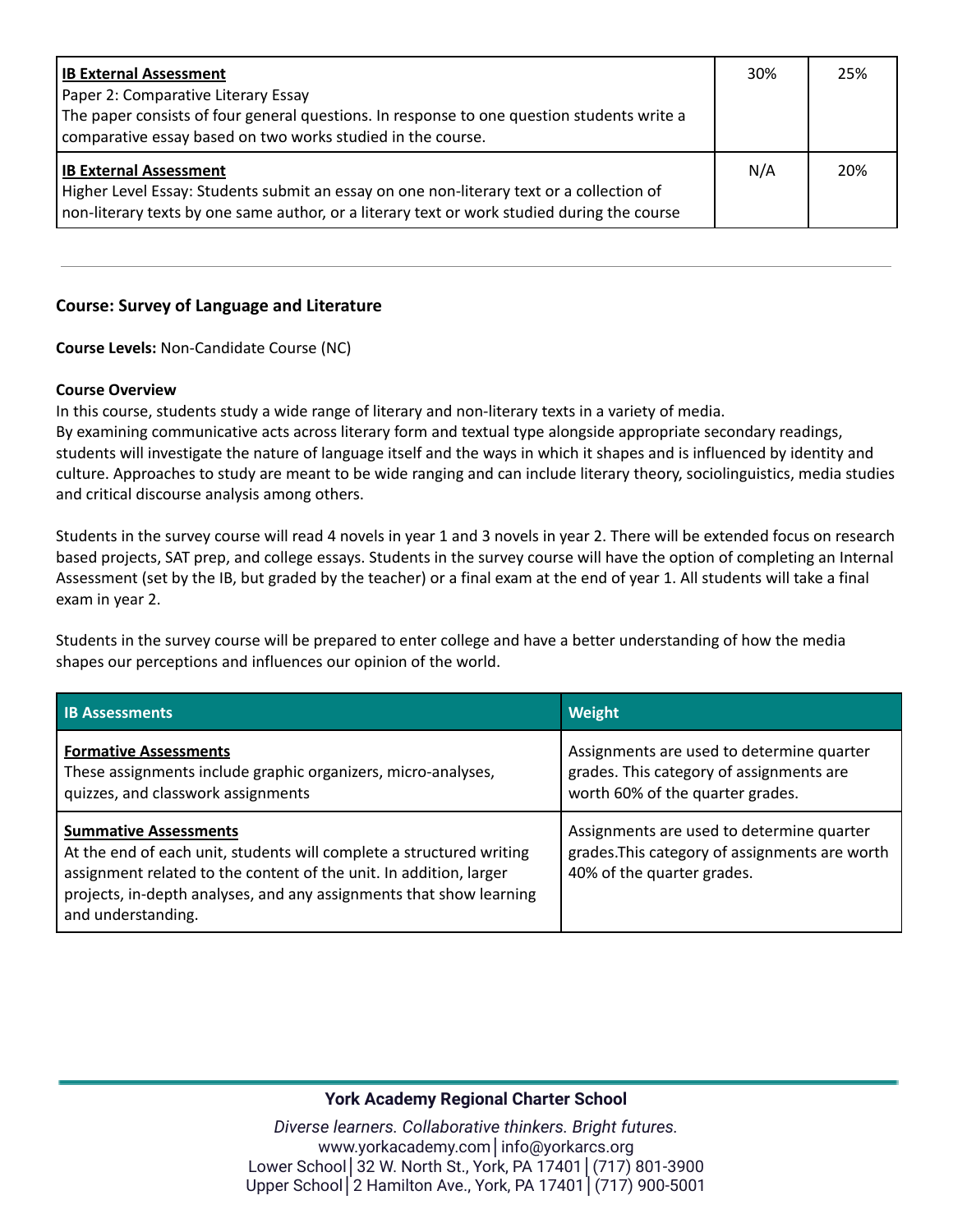# **Course: Language B (Spanish)**

# **Course Levels: Standard Level (SL), Higher Level (HL), or Non-Certificate (NC)**

**HL Prerequisite:** Overall course grade of 6 or higher in 10th grade Spanish, and/or:

- a. Teacher recommendation
- b. Be a native Spanish speaker

#### **Course Overview**

Language B is a language acquisition course designed for students with some previous experience of the target language. Students further develop their ability to communicate through the study of language, themes and texts. There are five prescribed themes: identities, experiences, human ingenuity, social organization and sharing the planet. Both language B SL and HL students learn to communicate in the target language in familiar and unfamiliar contexts. The distinction between language B SL and HL can be seen in the level of competency the student is expected to develop in receptive, productive and interactive skills.

At HL the study of two literary works originally written in the target language is required and students are expected to extend the range and complexity of the language they use and understand in order to communicate. Students continue to develop their knowledge of vocabulary and grammar, as well as their conceptual understanding of how language works, in order to construct, analyse and evaluate arguments on a variety of topics relating to course content and the target language culture(s).

| <b>IB Assessment</b>                                                                                                                                                                                                                                                                                                                                                                                                                                   | <b>NC</b><br><b>Weight</b>                                                                                                                | <b>SL</b><br><b>Weight</b>                                                               | <b>HL</b><br><b>Weight</b> |
|--------------------------------------------------------------------------------------------------------------------------------------------------------------------------------------------------------------------------------------------------------------------------------------------------------------------------------------------------------------------------------------------------------------------------------------------------------|-------------------------------------------------------------------------------------------------------------------------------------------|------------------------------------------------------------------------------------------|----------------------------|
| <b>Formative/Summative Assessments</b><br>Formative Assessments: These are everyday class/homework assignments<br>that include but are not limited to: class discussions, reading comprehension<br>exercises, listening exercises, writing prompts, oral presentations, literature<br>analyses, and other study related exercises.                                                                                                                     | 60%                                                                                                                                       | Assignments are<br>used to determine<br>quarter grades and<br>do not impact IB<br>scores |                            |
| Summative Assessments: These are major assessments that stem from the<br>practices done in class or for homework (formative assessments). Many of<br>the summative assessments given in this course reflect very similar tasks<br>already completed: class discussions/debates, interpretive reading<br>comprehension tasks, interpretative auditory comprehension tasks,<br>interactive writing prompts, oral presentations, and literature analyses. | 40%                                                                                                                                       |                                                                                          |                            |
| <b>IB Internal Oral Assessment</b><br>SL: A conversation with the teacher, based on a visual stimulus, followed by<br>discussion based on an additional theme.<br>HL: A conversation with the teacher, based on an extract from one of the<br>literary works studied in class, followed by discussion based on one or more<br>of the themes from the syllabus.                                                                                         | Students will<br>participate in a<br>modified form<br>and the grade<br>will be part of<br>the summative<br>assessments<br>grade category. | 25%                                                                                      | 25%                        |

# **York Academy Regional Charter School**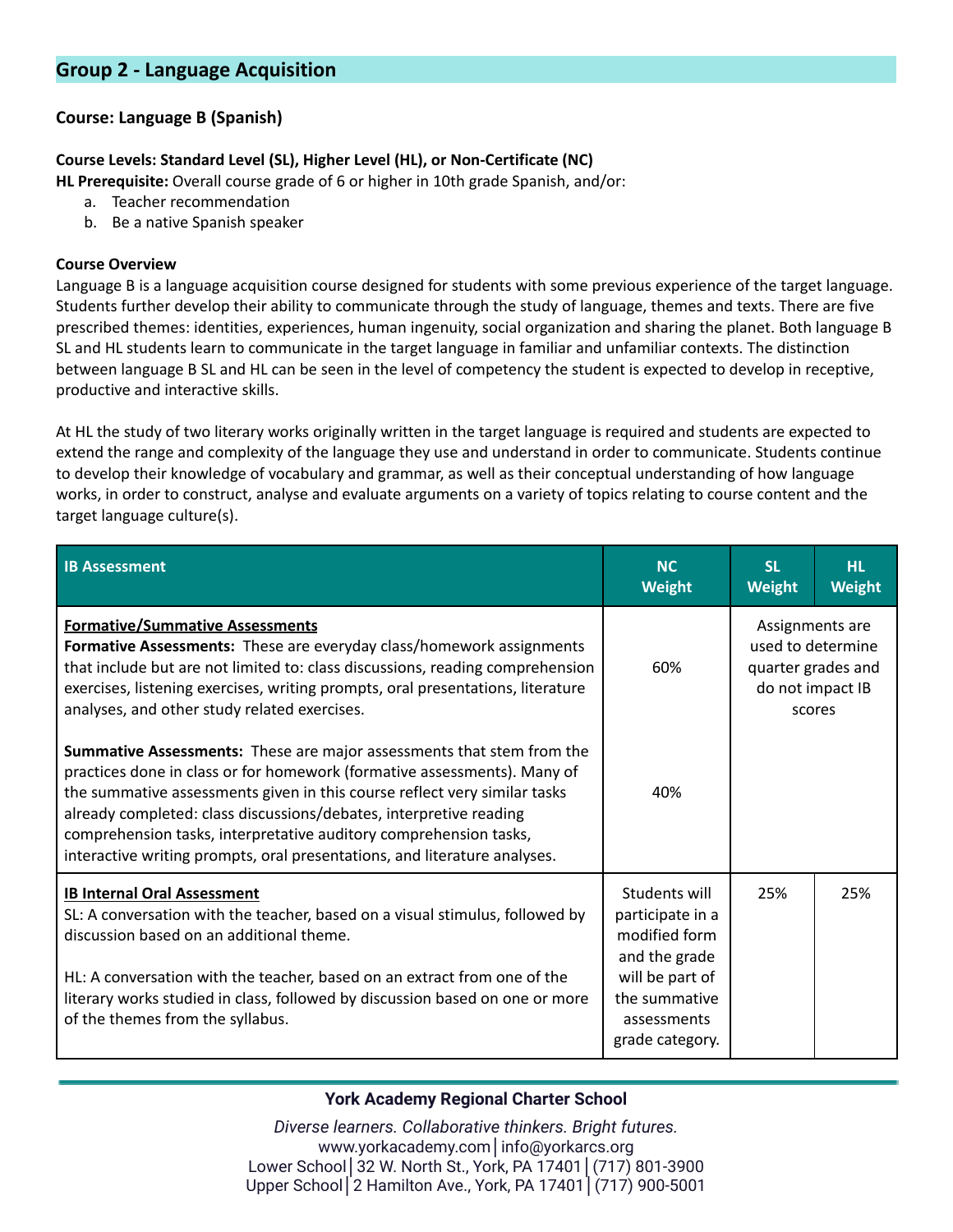| <b>IB External Assessment</b><br>SL: Paper 1: One writing task of 250-400 words from a choice of three, each<br>from a different theme, choosing a text type from among those listed in the<br>examination instructions.      | 25% | 25% |
|-------------------------------------------------------------------------------------------------------------------------------------------------------------------------------------------------------------------------------|-----|-----|
| HL: One writing task of 450-600 words from a choice of three, each from a<br>different theme, choosing a text type from among those listed in the<br>examination instructions.                                                |     |     |
| <b>IB External Assessment</b><br>SL and HL: Paper 2: Receptive skills-separate sections for listening and<br>reading; comprehension exercises on three audio passages and three<br>written texts, drawn from all five themes. | 50% | 50% |

# **York Academy Regional Charter School**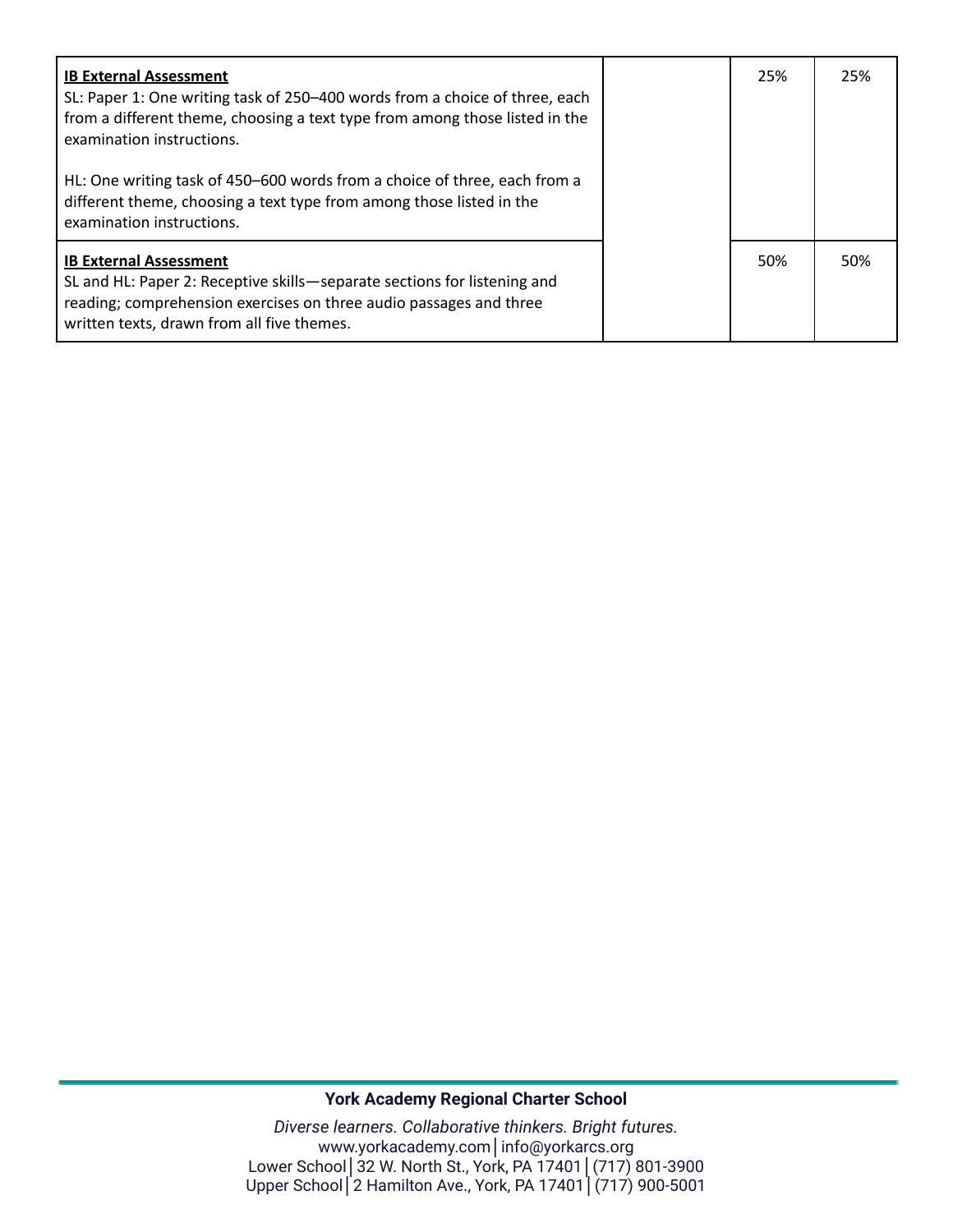# **Group 3 - Individuals and Societies**

### **Course: Global Politics**

#### **Course Levels: Standard Level (SL)**

**Prerequisite**: Overall course grade of 5 or higher and teacher recommendation

#### **Course Overview**

Global politics draws on a variety of disciplines in the social sciences and humanities. It helps students to understand abstract political concepts by grounding them in real world examples and case studies, and also invites comparison between such examples and case studies to ensure a transnational perspective.

Developing international mindedness and an awareness of multiple perspectives is at the heart of this course. It encourages dialogue and debate, nurturing the capacity to interpret competing and contestable claims.

Students complete a common core under the central unifying theme of "people, power and politics". This consists of four core units:

- Power, sovereignty and international relations
- Human rights
- Development
- Peace and conflict.

Students also undertake an engagement activity through which they study a political issue of interest experientially. Students complement their experiential learning with more theoretical perspectives from research and submit a written report summarising their investigation. The engagement activity provides students an opportunity to explore the central unifying theme of the course – people, power and politics – in practice and outside of the classroom. In the course of their engagement activity, students may, for example, learn about the local manifestations of a global issue, engage with primary sources and experience the dynamics and consequences of decision making on individuals and communities.

| <b>IB Assessment</b>                                                                                                    | <b>Weight</b> |
|-------------------------------------------------------------------------------------------------------------------------|---------------|
| <b>IB Internal Oral Assessment</b><br>Engagement activity on a political issue explored through engagement and research | 25%           |
| <b>IB External Assessment</b><br>Paper 1: Stimulus-based paper/4 short-answer questions                                 | 30%           |
| <b>IB External Assessment</b><br>Paper 2: Two essays from a bank of eight selected from different core units            | 45%           |

# **Course: History (***History of the Americas)*

**Course Level: Higher Level (HL)**

# **York Academy Regional Charter School**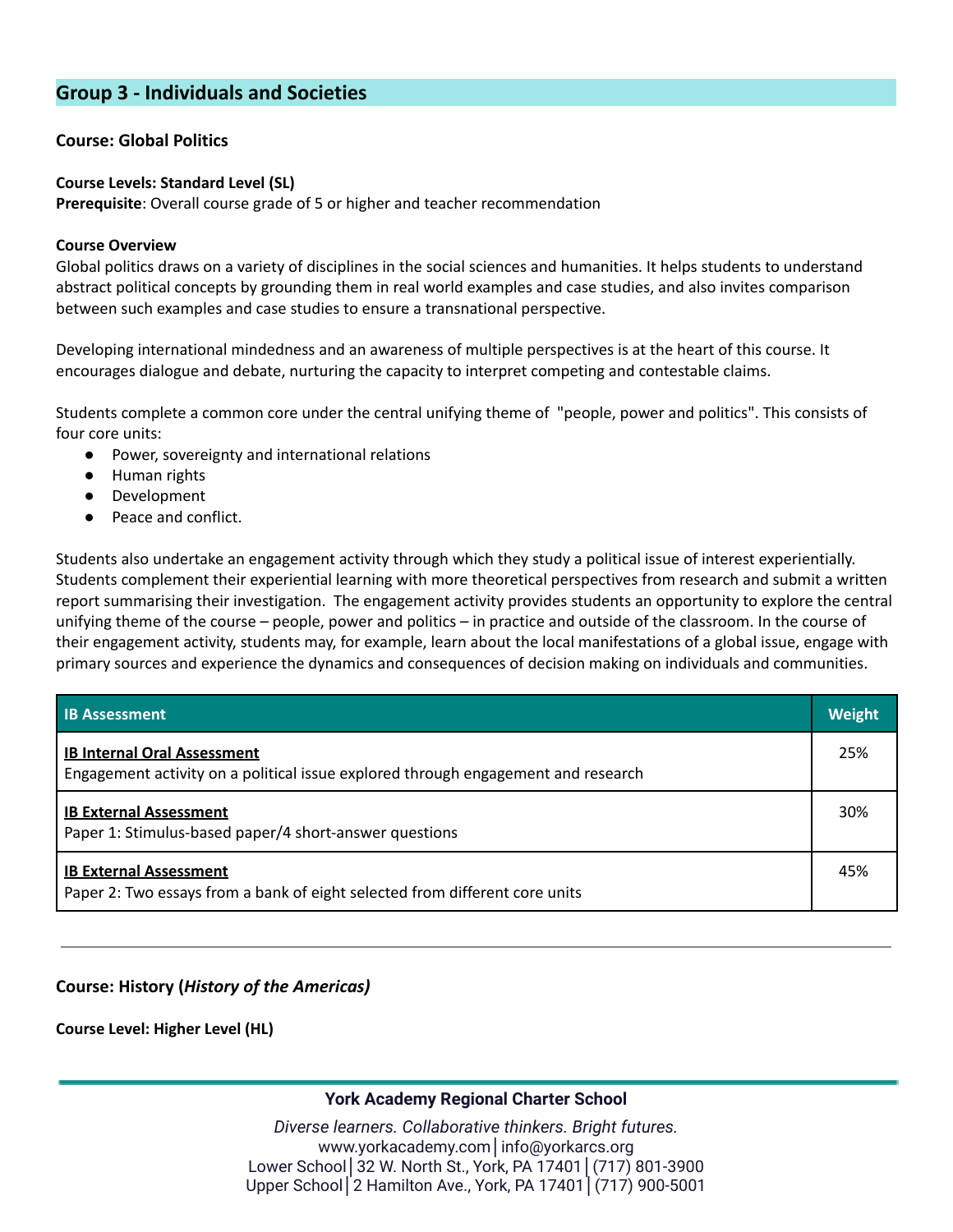**Prerequisite**: Overall course grade of 5 or higher on 10th grade Individual and Societies course and teacher recommendation.

### **Course Overview**

The IB Diploma Programme (DP) history course is a world history course based on a comparative and multi perspective approach to history. It involves the study of a variety of types of history, including political, economic, social and cultural, and provides a balance of structure and flexibility.

The course emphasizes the importance of encouraging students to think historically and to develop historical skills as well as gaining factual knowledge. It puts a premium on developing the skills of critical thinking, and on developing an understanding of multiple interpretations of history. In this way, the course involves a challenging and demanding critical exploration of the past. This course focuses on modern world history from World War II until the fall of the Soviet Union, with an emphasis on the Americas.

There are 6 units of focus in the course: Perspective, Change, Continuity, Causation, Consequence and Significance. Students at higher level (HL) are presented with a syllabus that has a common core consisting of prescribed subjects and topics in world history. In addition, students at HL are also required to undertake an in-depth study of three sections from the Americas region. The main historical topics covered include:

- The Civil Rights Movement in the United States
- Apartheid in South Africa
- The Cold War: Super Powers and Tensions 1945-1991
- Authoritarian States of Mao Zedong, Joseph Stalin, and Fidel Castro
- World War II in the Americas

In addition, students in History of the Americas are required to complete an internal assessment on a historical topic. The Internal Assessment is an integral part of the course and is compulsory for HL students. It enables students to demonstrate the application of skills and knowledge, and to pursue their personal interests, without the limitations and other constraints that are associated with written examinations. Students will have the opportunity to be inquirers, thinkers, communicators, principled, knowledgeable, and reflective during the internal assessment process.

| <b>IB Assessment</b>                                                                                                                                  | <b>HL Weight</b> |
|-------------------------------------------------------------------------------------------------------------------------------------------------------|------------------|
| <b>IB Internal Assessment</b><br>Complete a historical investigation into a topic of choice                                                           | 20%              |
| <b>IB External Assessment</b><br>Paper 1: Source-based paper: choose one prescribed subject and answer 4 structured questions                         | 20%              |
| <b>IB External Assessment</b><br>Paper 2: Essay-paper based on one of the 12 history topics. Answer 2 essay questions on 2 different<br>topics.       | 25%              |
| <b>IB External Assessment</b><br>Paper 3: Separate papers for each of the four regional options. For the selected region, answer 3 essay<br>questions | 35%              |

# **York Academy Regional Charter School**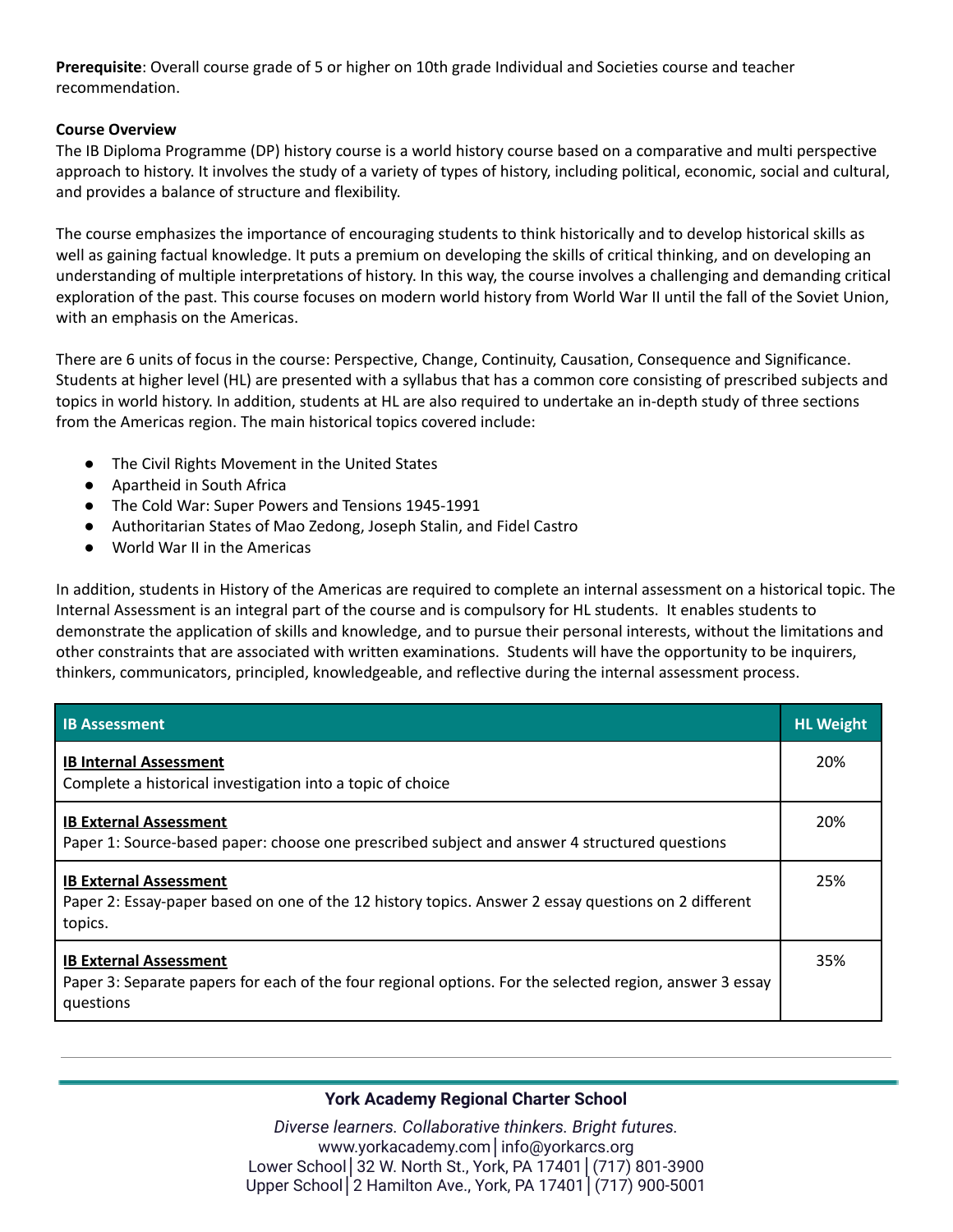### **Course: World History**

#### **Course Level: Non-Certificate (NC) Prerequisite**: None

#### **Course Overview**

In this course, a global perspective is still covered, and the time frame goes from the end of WWII to the fall of the Soviet Union. This course will be more focused on larger world events, as opposed to the HL course that looks at these events as well as major events in the Americas. Students who choose this course will not sit for IB exams, instead they will be required to take in house exams created by Mr. McGirr. Students will still be required to submit an IA research paper for this course.

There are 6 units of focus in the course: Perspective, Change, Continuity, Causation, Consequence and Significance. Students at higher level (SL) are presented with a syllabus that has a common core consisting of prescribed subjects and topics in world history. The main historical topics covered include:

- The Civil Rights Movement in the United States
- Apartheid in South Africa
- The Cold War: Super Powers and Tensions 1945-1991
- Authoritarian States of Joseph Stalin and Fidel Castro

| <b>IB Assessment</b>         | <b>Weight</b> |
|------------------------------|---------------|
| <b>Formative Assessments</b> | 60%           |
| <b>Summative Assessment</b>  | 40%           |

#### **York Academy Regional Charter School**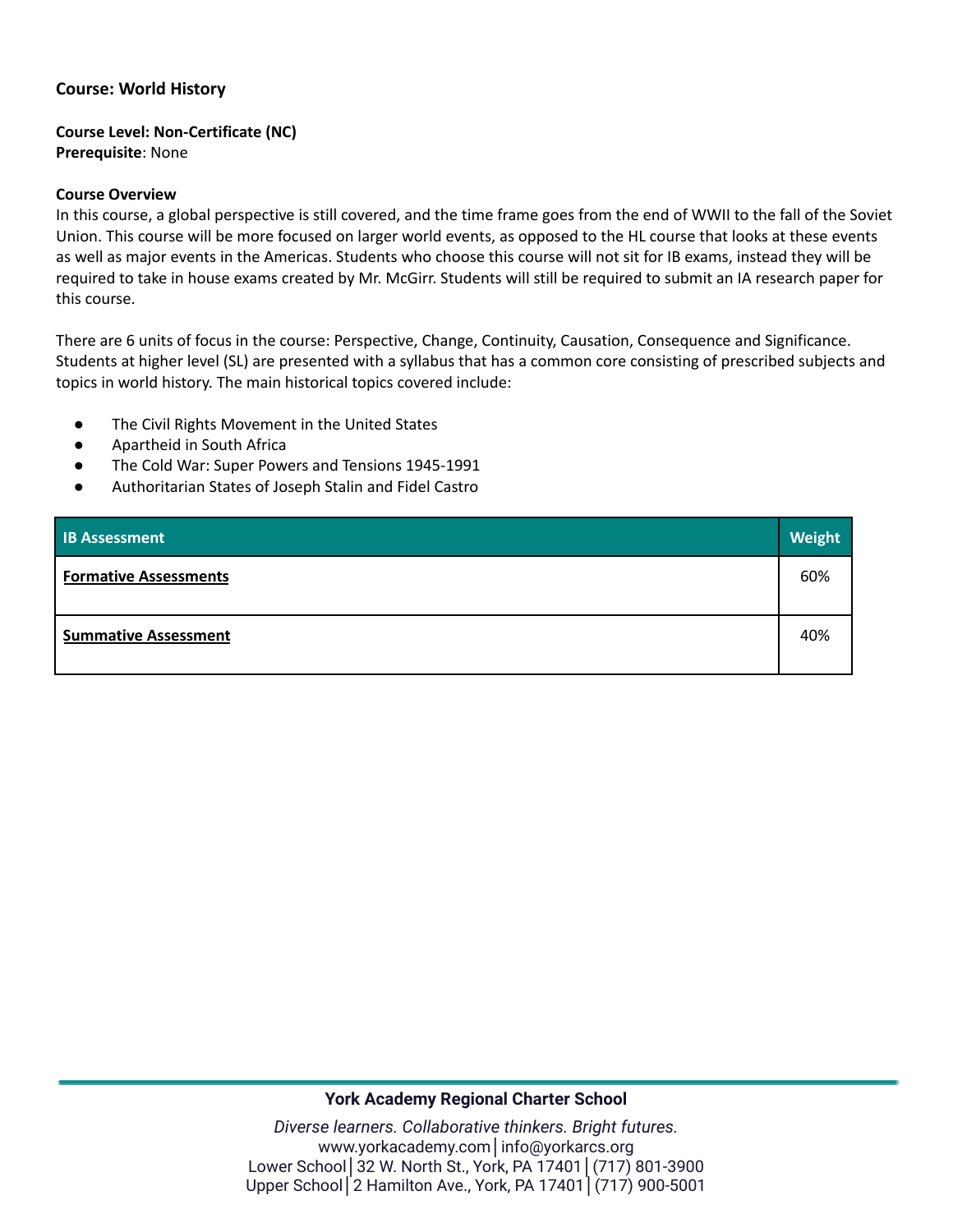# **Group 4: Sciences**

### **Course: Biology**

#### **Course Level: Non-Certificate (NC), Standard Level (SL) or Higher Level (HL)**

#### **Course Overview**

Biology is the study of life. The vast diversity of species makes biology both an endless source of fascination and a considerable challenge. Biologists attempt to understand the living world at all levels from the micro to the macro using many different approaches and techniques. Biology is still a young science and great progress is expected in the 21st century. This progress is important at a time of growing pressure on the human population and the environment. By studying biology in the DP students should become aware of how scientists work and communicate with each other. While the scientific method may take on a wide variety of forms, it is the emphasis on a practical approach through experimental work that characterizes the sciences. Teachers provide students with opportunities to design investigations, collect data, develop manipulative skills, analyse results, collaborate with peers and evaluate and communicate their findings.

| <b>Course Level</b>            | <b>Year 1 Description</b>                                                                                                                                                                                                                                                                                                                                                                                                                                                                                                                                  | <b>Year 2 Description</b>                                                                                                                                                                                                                                                                                                                                                                                  |
|--------------------------------|------------------------------------------------------------------------------------------------------------------------------------------------------------------------------------------------------------------------------------------------------------------------------------------------------------------------------------------------------------------------------------------------------------------------------------------------------------------------------------------------------------------------------------------------------------|------------------------------------------------------------------------------------------------------------------------------------------------------------------------------------------------------------------------------------------------------------------------------------------------------------------------------------------------------------------------------------------------------------|
| <b>Non-Certificate</b><br>(NC) | <b>Core Topics:</b><br>1 - Cell Biology<br>$\circ$<br>2 - Molecular Biology<br>$\circ$<br>4 - Ecology<br>$\circ$<br>5 - Evolution and biodiversity<br>$\circ$<br>No prescribed practicals; 1+ laboratory<br>practicals per Topic<br>Choose one: Science Fair, Novel Study, or<br>Mid-term/Final Exam for both Semesters 1 and 2                                                                                                                                                                                                                            | <b>Core Topics:</b><br>3 - Genetics<br>$\circ$<br>6 - Human physiology<br>$\circ$<br><b>Optional Topic of Study:</b><br>Human physiology<br>$\circ$<br>No prescribed practicals; 1+ laboratory practicals<br>per Topic<br>Choose one: Science Fair, Novel Study, or<br>Mid-term/Final Exam for both Semesters 1 and 2                                                                                      |
| <b>Standard Level (SL)</b>     | <b>Core Topics:</b><br>1 - Cell Biology<br>$\circ$<br>2 - Molecular Biology<br>$\circ$<br>4 - Ecology<br>$\circ$<br>5 - Evolution and biodiversity<br>$\circ$<br>5 Prescribed practicals + supplemental practical<br>activities<br>Topic 1.1 - Light microscopes<br>$\circ$<br>Topic 1.4 - Osmolarity<br>$\circ$<br>Topic 2.5 - Enzymes<br>$\circ$<br>Topic 2.9 - Chromatography<br>$\circ$<br>Topic 4.1 - Mesocosms<br>$\circ$<br>Science Fair - Required (Sept.-Feb.)<br>Group 4 Project: (May) Collaborative off-site<br>Group 4 sciences investigation | Internal Assessment (Aug.-Dec.)<br><b>Core Topics:</b><br>3 - Genetics<br>$\circ$<br>6 - Human physiology<br>$\circ$<br><b>Optional Topic of Study:</b><br>Human physiology<br>$\circ$<br>1 Prescribed practical + supplemental practical<br>activities<br>Topic 6.4 - Respirometry<br>$\circ$<br>Science Fair - Optional (Sept.-Feb.)<br>٠<br><b>External Exam Revisions/Prep</b><br>External Exams (May) |

*\*The distinction between NC, SL, and HL is one of breadth and depth.*

#### **York Academy Regional Charter School**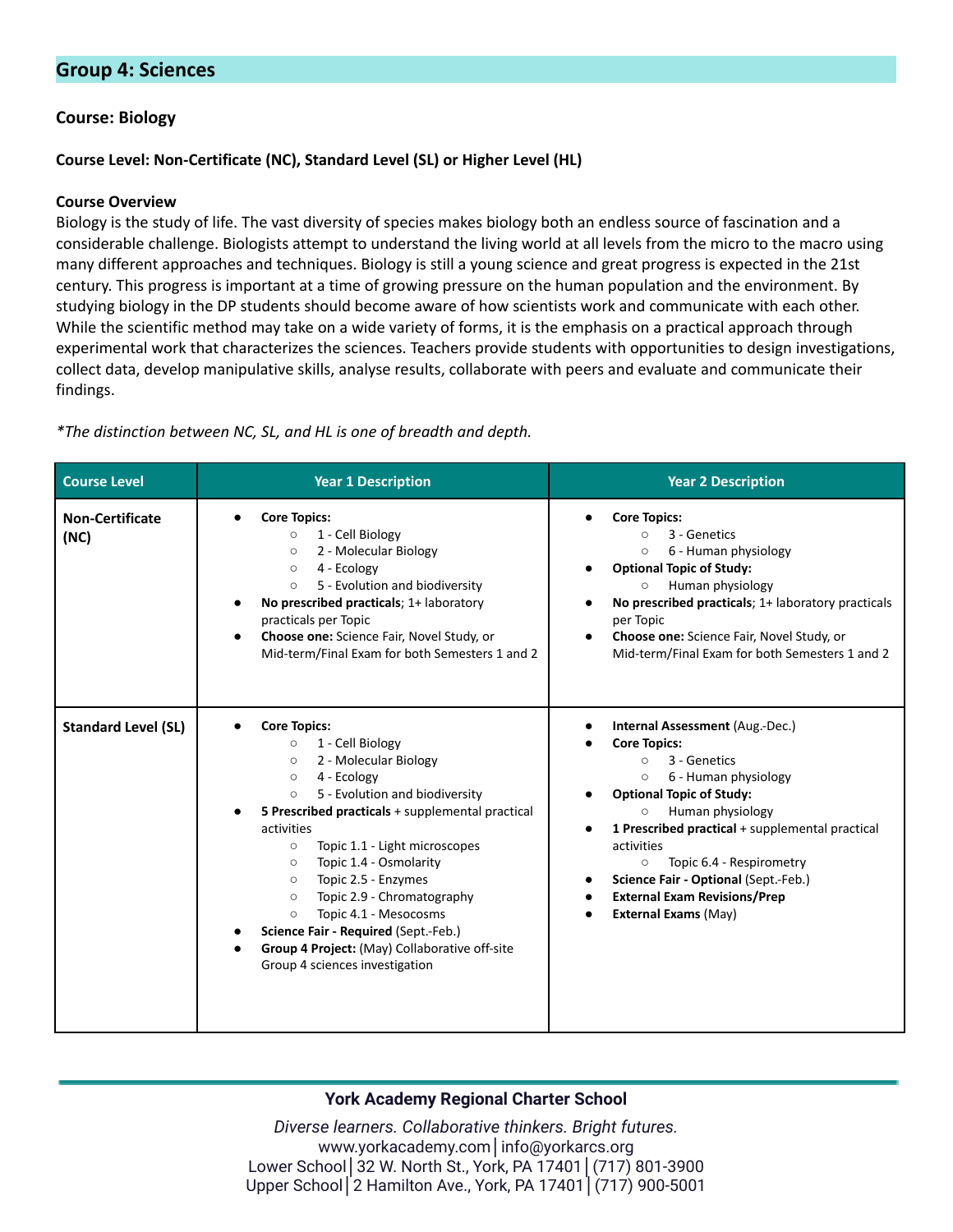| Higher Level (HL) | <b>Core Topics:</b><br>1 - Cell Biology<br>$\circ$<br>2 - Molecular Biology<br>$\circ$<br>4 - Ecology<br>$\circ$<br>5 - Evolution and biodiversity<br>$\circ$<br><b>Additional Higher Level Topics:</b><br>$\bullet$<br>8 - Metabolism, cell<br>$\circ$<br>respiration, and photosynthesis<br>10 - Genetics and evolution<br>$\circ$<br>6 Prescribed practicals + supplemental<br>$\bullet$<br>practical activities<br>Topic 1.1 - Light microscopes<br>$\circ$<br>Topic 1.4 - Osmolarity<br>$\circ$<br>$\circ$ | <b>Internal Assessment (Aug.-Dec.)</b><br><b>Core Topics:</b><br>3 - Genetics<br>$\circ$<br>6 - Human physiology<br>$\circ$<br><b>Additional Higher Level Topics:</b><br>7 - Nucleic acids<br>$\circ$<br>9 - Plant biology<br>$\circ$<br>11 - Animal physiology<br>$\circ$<br><b>Optional Topic of Study:</b><br>Neurobiology and behaviour OR<br>$\circ$<br>Biotechnology and bioinformatics<br>$\circ$<br><b>OR</b><br>Ecology and Conservation OR<br>$\circ$<br>$\circ$ |
|-------------------|-----------------------------------------------------------------------------------------------------------------------------------------------------------------------------------------------------------------------------------------------------------------------------------------------------------------------------------------------------------------------------------------------------------------------------------------------------------------------------------------------------------------|----------------------------------------------------------------------------------------------------------------------------------------------------------------------------------------------------------------------------------------------------------------------------------------------------------------------------------------------------------------------------------------------------------------------------------------------------------------------------|
|                   | Topic 2.5 - Enzymes<br>Topic 2.9 - Chromatography<br>$\circ$<br><b>AHL:</b> Transpiration<br>$\blacksquare$<br>Topic 4.1 - Mesocosms<br>$\circ$<br>Science Fair - Required (Sept.-Feb.)<br><b>Group 4 Project: (May) Collaborative</b><br>off-site Group 4 sciences investigation                                                                                                                                                                                                                               | Human physiology<br><b>1 Prescribed practicals</b> + supplemental<br>practical activities<br>Topic 6.4 - Respirometry<br>Science Fair - Optional (Sept.-Feb.)<br><b>External Exam Revisions/Prep</b><br><b>External Exams (May)</b>                                                                                                                                                                                                                                        |

| <b>IB Assessments</b>                                                                                                                                                                                                                                                                                                                                                                                                                                                                                                                                                                                                                   | <b>NC Weights</b> | <b>SL Weight</b>                                                                      | <b>HL Weight</b> |
|-----------------------------------------------------------------------------------------------------------------------------------------------------------------------------------------------------------------------------------------------------------------------------------------------------------------------------------------------------------------------------------------------------------------------------------------------------------------------------------------------------------------------------------------------------------------------------------------------------------------------------------------|-------------------|---------------------------------------------------------------------------------------|------------------|
| <b>Formative/Summative Assessments</b><br><b>Formative Assessments:</b><br><b>Summative Assessments:</b>                                                                                                                                                                                                                                                                                                                                                                                                                                                                                                                                | 60%<br>40%        | Assignments are used to<br>determine quarter grades<br>and do not impact IB<br>scores |                  |
| <b>IB Internal Assessment</b><br>One scientific investigation taking about 10 hours and the writing of a paper to be<br>6-12 pages long.                                                                                                                                                                                                                                                                                                                                                                                                                                                                                                | N/A               | 20%                                                                                   | 20%              |
| <b>IB External Assessment - Paper 1</b><br>SL: 30 multiple choice questions<br>HL: 40 multiple choice questions                                                                                                                                                                                                                                                                                                                                                                                                                                                                                                                         | N/A               | 20%                                                                                   | 20%              |
| <b>IB External Assessment - Paper 2</b><br>SL: Data based question, short answer and minimum one of two extended response<br>questions.<br>HL: Data based question, short answer and minimum two out of three extended<br>response questions.                                                                                                                                                                                                                                                                                                                                                                                           | N/A               | 40%                                                                                   | 36%              |
| <b>IB External Assessment - Paper 3</b><br>SL: This paper will have questions on core and SL option material. Section A:<br>candidates answer all questions, two to three short-answer questions based on<br>experimental skills and techniques, analysis and evaluation, using unseen data.<br>Section B: short-answer and extended-response questions from one option.<br>HL: Section A: candidates answer all questions, two to three short-answer questions<br>based on experimental skills and techniques, analysis and evaluation, using unseen<br>data. Section B: short-answer and extended-response questions from one option. | N/A               | 20%                                                                                   | 24%              |

**York Academy Regional Charter School**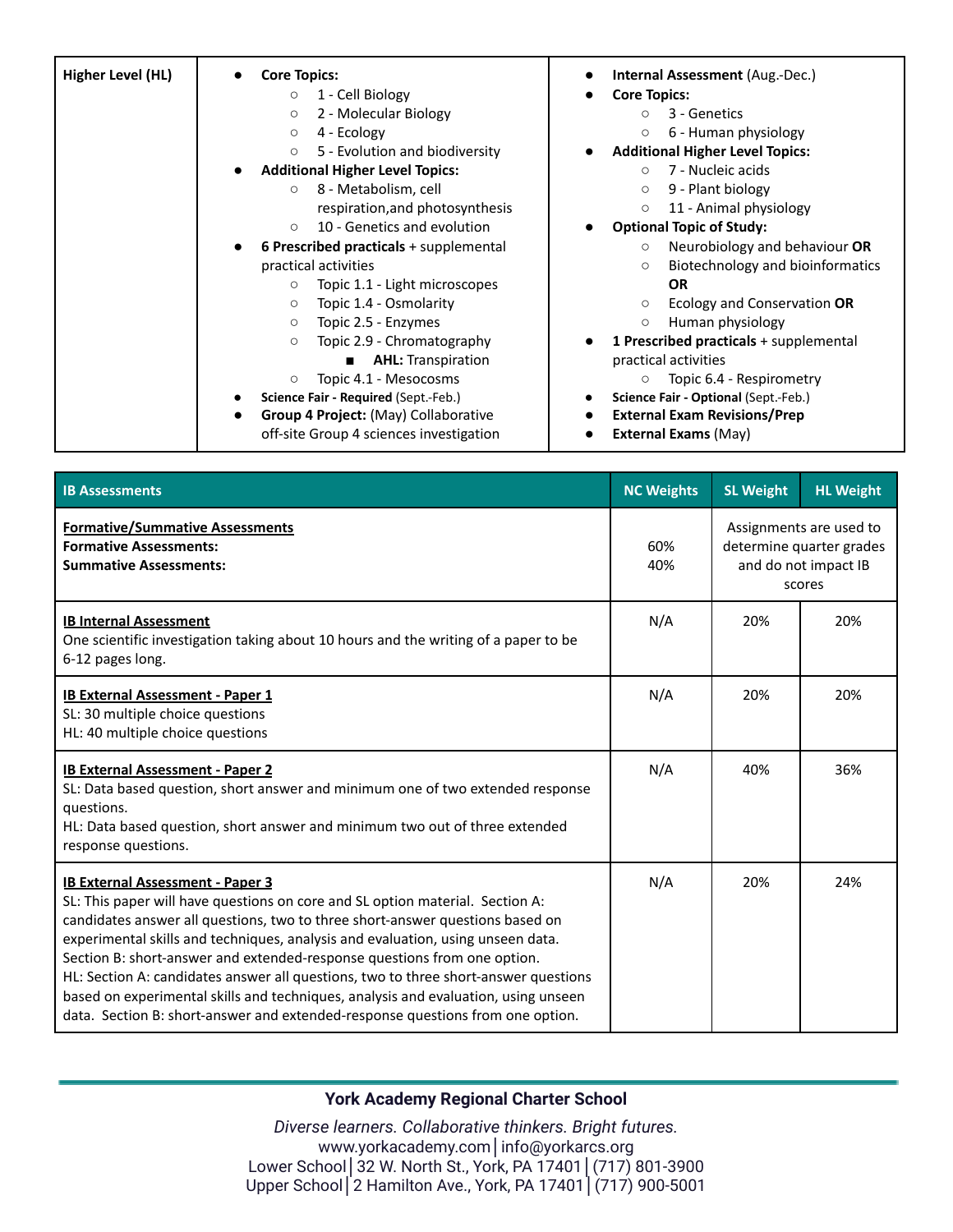# **Course: Chemistry**

## **Course Level: Standard Level (SL)**

#### **Course Overview**

Chemistry is an experimental science that combines academic study with the acquisition of practical and investigational skills. It is often called the central science, as chemical principles underpin both the physical environment in which we live and all biological systems. Apart from being a subject worthy of study in its own right, chemistry is a prerequisite for many other courses in higher education, such as medicine, biological science and environmental science, and serves as useful preparation for employment.

| <b>Course Level</b>        | <b>Year 1 Description</b>                                                                                                                                                                                                                                                                                                                                                                                                                                                                                                                                                                                                                                                                         | <b>Year 2 Description</b>                                                                                                                                                                                                                                                                                                                                                                                                                                                                                                                                                                                                                            |  |  |
|----------------------------|---------------------------------------------------------------------------------------------------------------------------------------------------------------------------------------------------------------------------------------------------------------------------------------------------------------------------------------------------------------------------------------------------------------------------------------------------------------------------------------------------------------------------------------------------------------------------------------------------------------------------------------------------------------------------------------------------|------------------------------------------------------------------------------------------------------------------------------------------------------------------------------------------------------------------------------------------------------------------------------------------------------------------------------------------------------------------------------------------------------------------------------------------------------------------------------------------------------------------------------------------------------------------------------------------------------------------------------------------------------|--|--|
| <b>Standard Level (SL)</b> | <b>Core Topics:</b><br>11 - Measurement and data<br>$\circ$<br>processing<br>1 - Stoichiometric relationships<br>$\circ$<br>2 - Atomic structure<br>$\circ$<br>3 - Periodicity<br>$\circ$<br>4 - Chemical bonding and structure<br>$\circ$<br>5 - Energetics/thermochemistry<br>$\circ$<br>6 - Chemical kinetics<br>$\circ$<br>7 - Equilibrium<br>$\circ$<br><b>3 Prescribed practicals</b> ; 1+ laboratory<br>practicals per Topic<br>Topic 1: Empirical formulas/mass<br>$\circ$<br>chg.<br>Topic 5: Calorimetry<br>$\circ$<br>Topic 6: Rates of reaction<br>$\circ$<br>Science Fair - Required (Sept.-Feb.)<br>Group 4 Project: (May) Collaborative off-site<br>Group 4 sciences investigation | <b>Internal Assessment (Aug.-Dec.)</b><br><b>Core Topics:</b><br>$\bullet$<br>8 - Acids and bases<br>$\circ$<br>9 - Redox processes<br>$\circ$<br>10 - Organic chemistry<br>$\circ$<br><b>Optional Topic of Study:</b><br>Materials<br>$\circ$<br>5 Prescribed practicals; 1+ laboratory<br>$\bullet$<br>practicals per Topic<br>Topic 8: Acid-base titration<br>$\circ$<br>Topic 9: Voltaic cells<br>$\circ$<br>Replacement rxns<br>$\blacksquare$<br>Topic 10: 3D modeling<br>$\circ$<br>organic molecules<br>Science Fair - Optional (Sept.-Feb.)<br><b>External Exam Revisions/Prep</b><br>$\bullet$<br><b>External Exams (May)</b><br>$\bullet$ |  |  |

| <b>IB Assessment</b>                                                                                                                                                                                                                                                                           | Weight |
|------------------------------------------------------------------------------------------------------------------------------------------------------------------------------------------------------------------------------------------------------------------------------------------------|--------|
| <b>IB Internal Assessment</b><br>One scientific investigation taking about 10 hours and the writing of a paper to be 6-12 pages long.                                                                                                                                                          | 20%    |
| <b>IB External Assessment Paper 1: 40 multiple choice questions</b>                                                                                                                                                                                                                            | 20%    |
| <b>IB External Assessment Paper 2:</b> Data based question, short answer and extended response.                                                                                                                                                                                                | 40%    |
| <b>IB External Assessment Paper 3:</b> Section A: candidates answer all questions, two to three short-answer<br>questions based on experimental skills and techniques, analysis and evaluation, using unseen data. Section<br>B: short-answer and extended-response questions from one option. | 20%    |

# **York Academy Regional Charter School**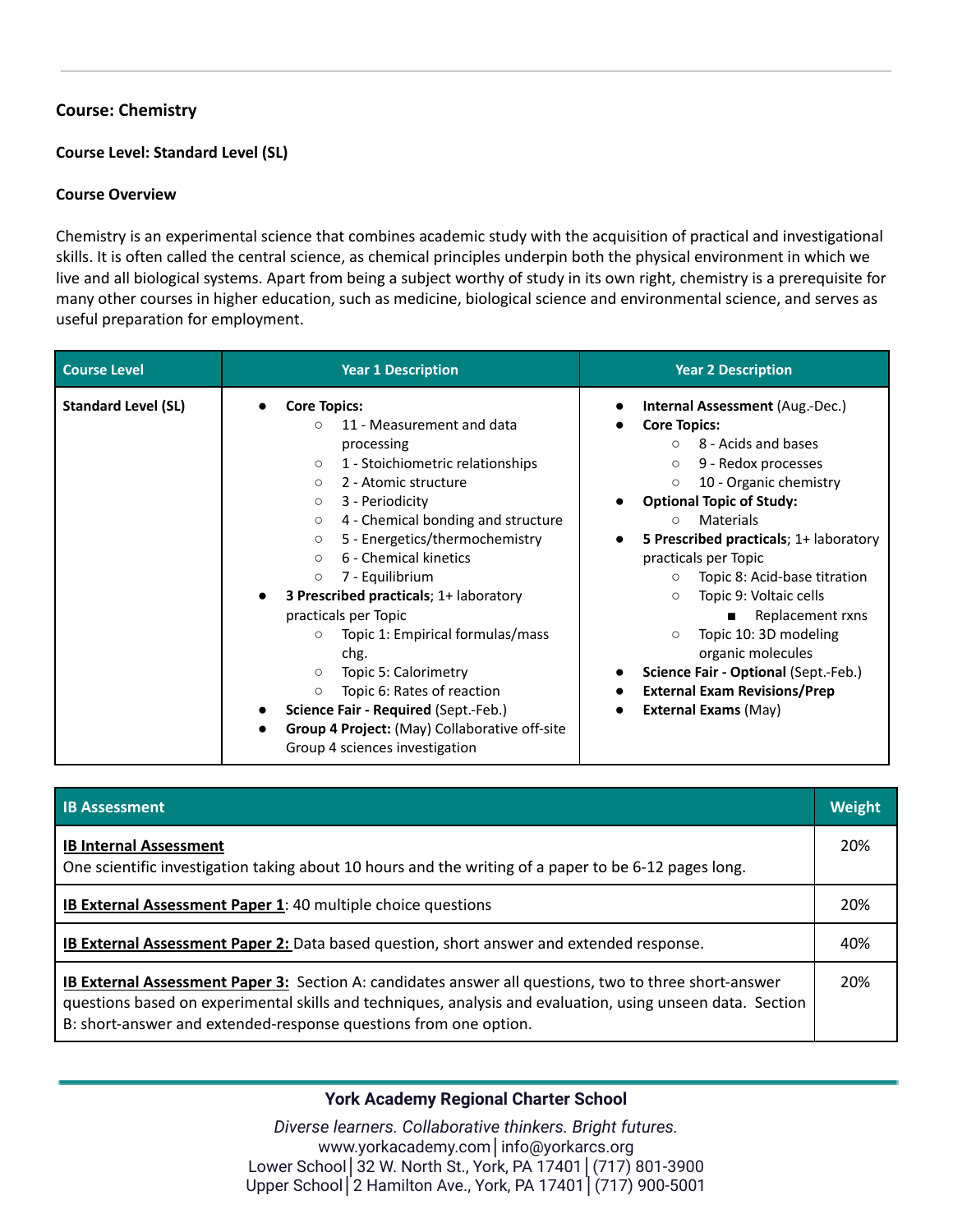# **Group 5: Mathematics**

### **Course: Mathematics: Applications and Interpretations**

#### **Course Levels:** Standard Level (SL) or Higher Level (HL)

**HL Prerequisite:** Students must have successfully completed both Geometry and Algebra II. Overall course grades of 6 or higher or teacher recommendation.

#### **Course Overview**

This course recognizes the increasing role that mathematics and technology play in a diverse range of fields in a data-rich world. As such, it emphasizes the meaning of mathematics in context by focusing on topics that are often used as applications or in mathematical modelling. To give this understanding a firm base, this course also includes topics that are traditionally part of a pre-university mathematics course such as calculus and statistics.

The course makes extensive use of technology to allow students to explore and construct mathematical models. Mathematics: Applications and Interpretation will develop mathematical thinking, often in the context of a practical problem and using technology to justify conjectures.

Units of Study:

- $\bullet$  Unit 1 Algebra
- $\bullet$  Unit 2 Functions
- Unit 3 Trigonometry & Geometry
- Unit 4 Probability & Statistics
- $\bullet$  Unit 5 Calculus

\*A graphing calculator will be required to be able to complete assessments and homework. All students are encouraged to have their own TI 84 or higher graphing calculator for the course.

| <b>IB Assessment</b>                                                                                                                                                                                                                                                                                                                                                                                                                             | <b>SL Weight</b>                                                                       | <b>HL Weight</b> |
|--------------------------------------------------------------------------------------------------------------------------------------------------------------------------------------------------------------------------------------------------------------------------------------------------------------------------------------------------------------------------------------------------------------------------------------------------|----------------------------------------------------------------------------------------|------------------|
| <b>Formative/Summative Assessments</b><br><b>Formatives:</b><br>Homework assignments<br><b>Investigation Reflections</b><br>$\bullet$<br>TOK/International Mindedness reflections<br>$\bullet$<br>Modeling assignments or other assignments relevant to the content of study<br>$\bullet$<br>Internal Assessment Assignments<br>$\bullet$<br>Summative:<br>• Skills Check Quizzes<br>IB External Exam style Questions<br>$\bullet$<br>Mock Exams | Assignments are used<br>to determine quarter<br>grades and do not<br>impact IB scores. |                  |
| <b>IB Internal Assessment</b><br>Individual mathematical exploration with a piece of written work 12-20 pages in length.                                                                                                                                                                                                                                                                                                                         | 20%                                                                                    | 20%              |
| <b>IB External Assessment</b><br>Paper 1: Compulsory short response questions based on the syllabus (technology allowed)                                                                                                                                                                                                                                                                                                                         | 40%                                                                                    | 30%              |

# **York Academy Regional Charter School**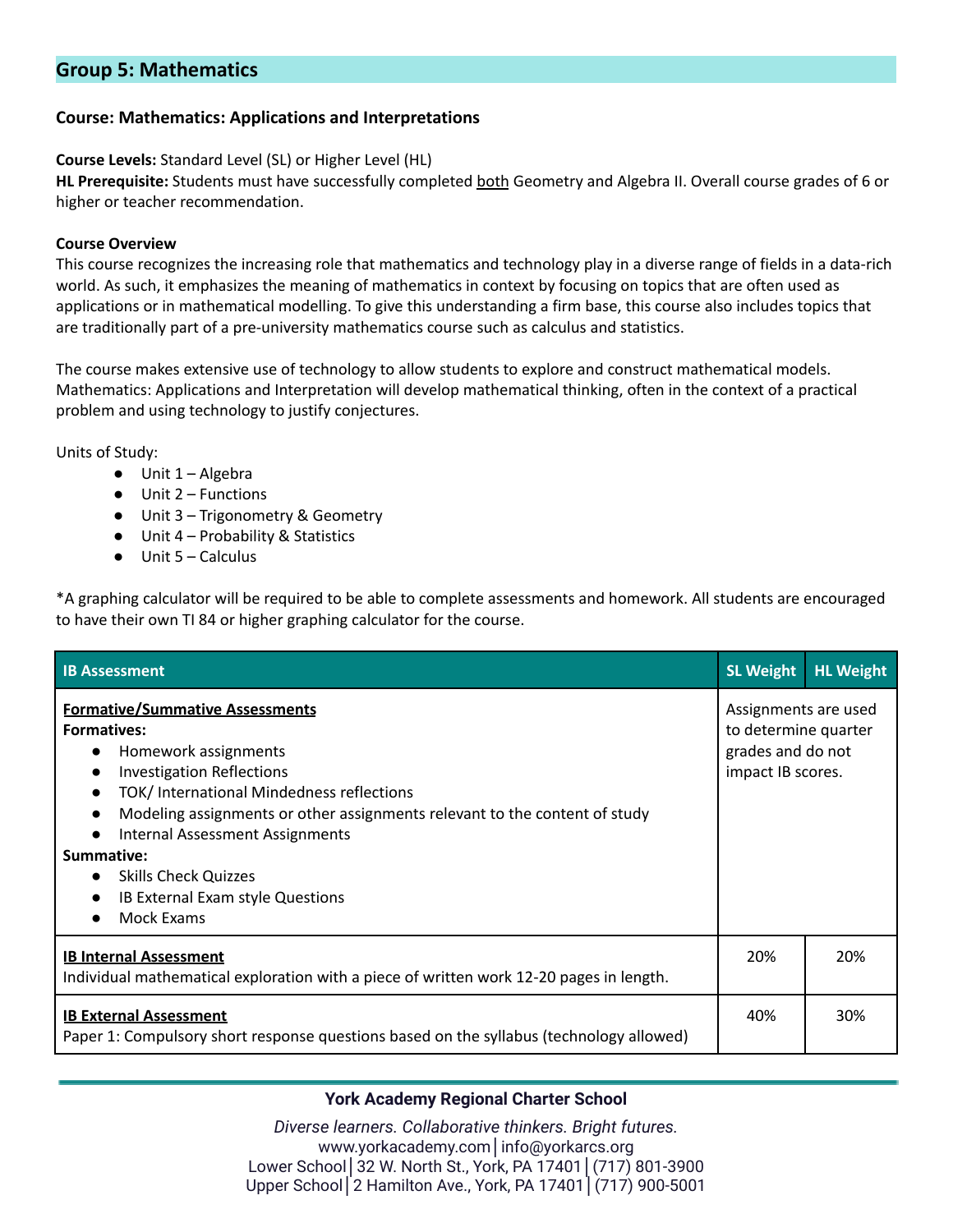| <b>IB External Assessment</b><br>Paper 2: Compulsory extended response questions based on the syllabus (technology<br>allowed) | 40% | 30% |
|--------------------------------------------------------------------------------------------------------------------------------|-----|-----|
| <b>IB External Assessment</b><br>Paper 3: Two compulsory extended response problem solving questions (technology<br>allowed)   | N/A | 20% |

# **Course: Applications and Interpretations of Mathematics**

#### **Course Levels:** Non-Certificate (NC)

#### **Course Overview**

Students who are choosing to not earn an IB Diploma or DP Course Certificate for mathematics, Applications and Interpretations of Mathematics will explore the same topics as the IBDP Applications and Interpretations SL credit course, but at a slower pace. Students in this course will be required to complete a guided mathematics exploration IA 10-15 pages in length at the end of year 2. Students that enroll in this course will not be eligible to sit for IB External Assessments.

Units of Study:

- Unit 1 Algebra
- Unit 2 Functions
- Unit 3 Trigonometry & Geometry
- Unit 4 Probability & Statistics
- Unit 5 Calculus

\*A graphing calculator will be required to be able to complete assessments and homework. All students are encouraged to have their own TI 84 or higher graphing calculator for the course.

| <b>IB Assessment</b>                                                                                                                                                                                                                                                                                                                                                 | Weight |
|----------------------------------------------------------------------------------------------------------------------------------------------------------------------------------------------------------------------------------------------------------------------------------------------------------------------------------------------------------------------|--------|
| <b>Formative Assessments</b><br>Homework assignments<br>$\bullet$<br>Investigation Reflections<br>$\bullet$<br>TOK/ International Mindedness reflections<br>$\bullet$<br>Modeling assignments or other assignments relevant to the content of study<br>$\bullet$<br>Internal Assessment (year 2 only)<br>$\bullet$                                                   | 60%    |
| <b>Summative Assessments</b><br>Biweekly assessments to test student understanding of current skills.<br>Cumulative exams given at the End of each unit. These exams will focus more on multi-step word<br>$\bullet$<br>problems that require students to use multiple skills. learned in the course to complete.<br>Midterms & Final Exams both years.<br>$\bullet$ | 40%    |

# **York Academy Regional Charter School**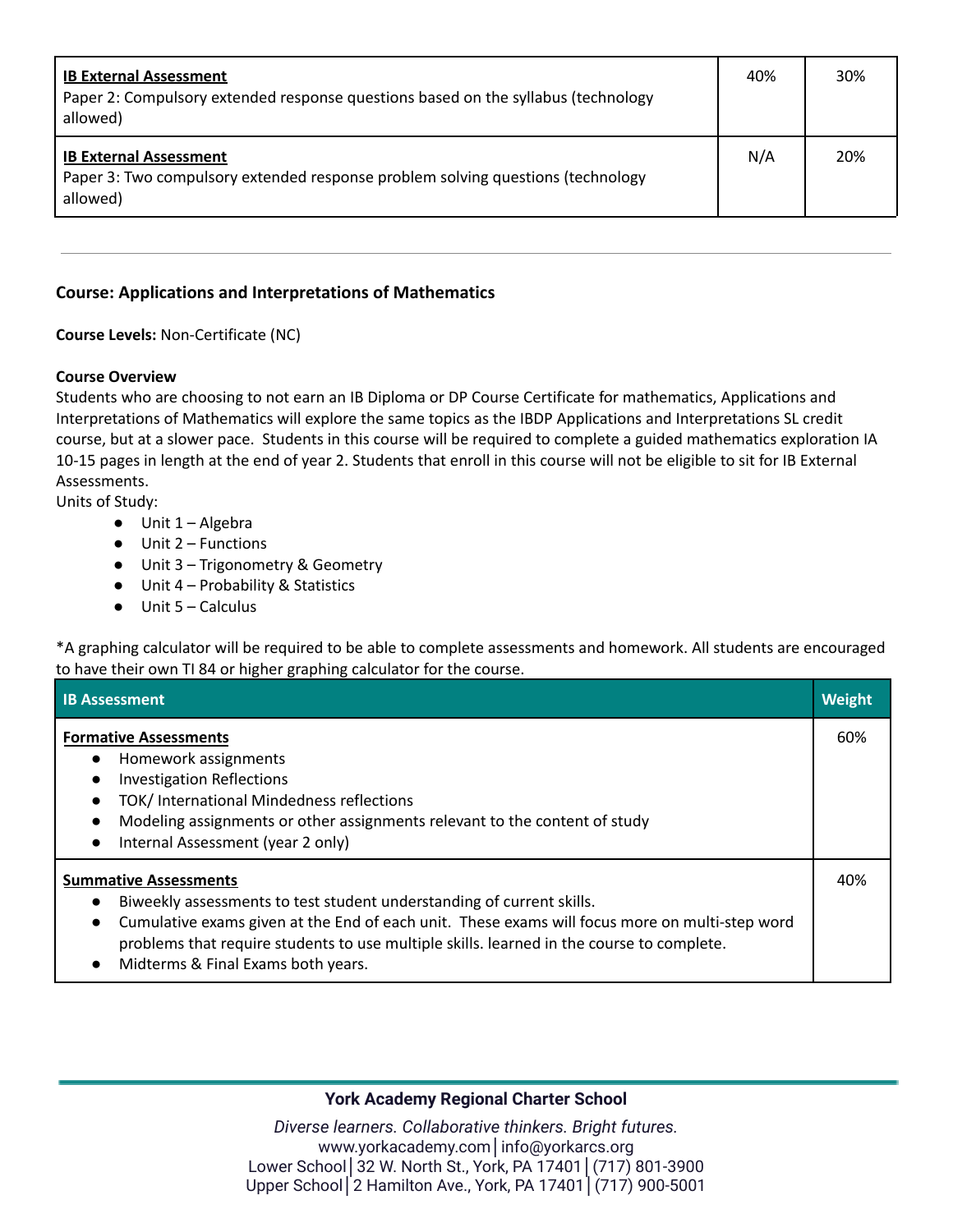# **Group 6: The Arts**

For assistance in choosing the best Arts course for your goals and interests, a video walk-through of each programme is below for your convenience. Please reach out to us if you have any questions about making this important decision.

- DP Music Mr. Gregory
- DP Theatre Mr. Tellado
- DP Visual Arts Mrs. [Chester](https://youtu.be/H5g4Fm26h5s)

### **Course: Music**

#### **Course Levels: Non-Certificate (NC); Standard Level (SL) or Higher Level (HL)**

**SL/HL Prerequisite:** Previous performance experience on an instrument or voice is required for HL. Previous performance experience is highly recommended for SL Music.

#### **Course Overview**

In this course, students and teachers engage in a journey of imagination and discovery through partnership and collaboration. Students develop and affirm their unique musical identities while expanding and refining their musicianship.

Throughout the course, students are encouraged to explore music in varied and sometimes unfamiliar contexts. Additionally, by experimenting with music, students gain hands-on experience while honing musical skills. Through realizing and presenting samples of their musical work with others, students also learn to communicate critical and artistic intentions and purpose.

As students develop as young musicians, the course challenges them to engage practically with music as researchers, performers and creators, and to be driven by their unique passions and interests while also broadening their musical and artistic perspectives.

The syllabus differentiates between SL and HL. The greater breadth and depth required for HL is reflected through an additional assessment task. This task requires HL students to demonstrate knowledge and understanding of the core syllabus areas by formulating and communicating intentions for a project that is based on:

- real-life practices of music-making
- their experiences as developing musicians in this course
- their collaboration with others.

#### **SL / NC Distinction**

Non-Certificate students will complete the same assessment tasks as SL students, but they will all be internally assessed. Non-Certificate students will have altered assessment requirements based on their own personal music goals, and their previous level of experience.

| <b>IB Assessment</b>         | NC Weight SL Weight HL Weight |                      |  |
|------------------------------|-------------------------------|----------------------|--|
| <b>Formative Assessments</b> | 60%                           | Assignments are used |  |

# **York Academy Regional Charter School**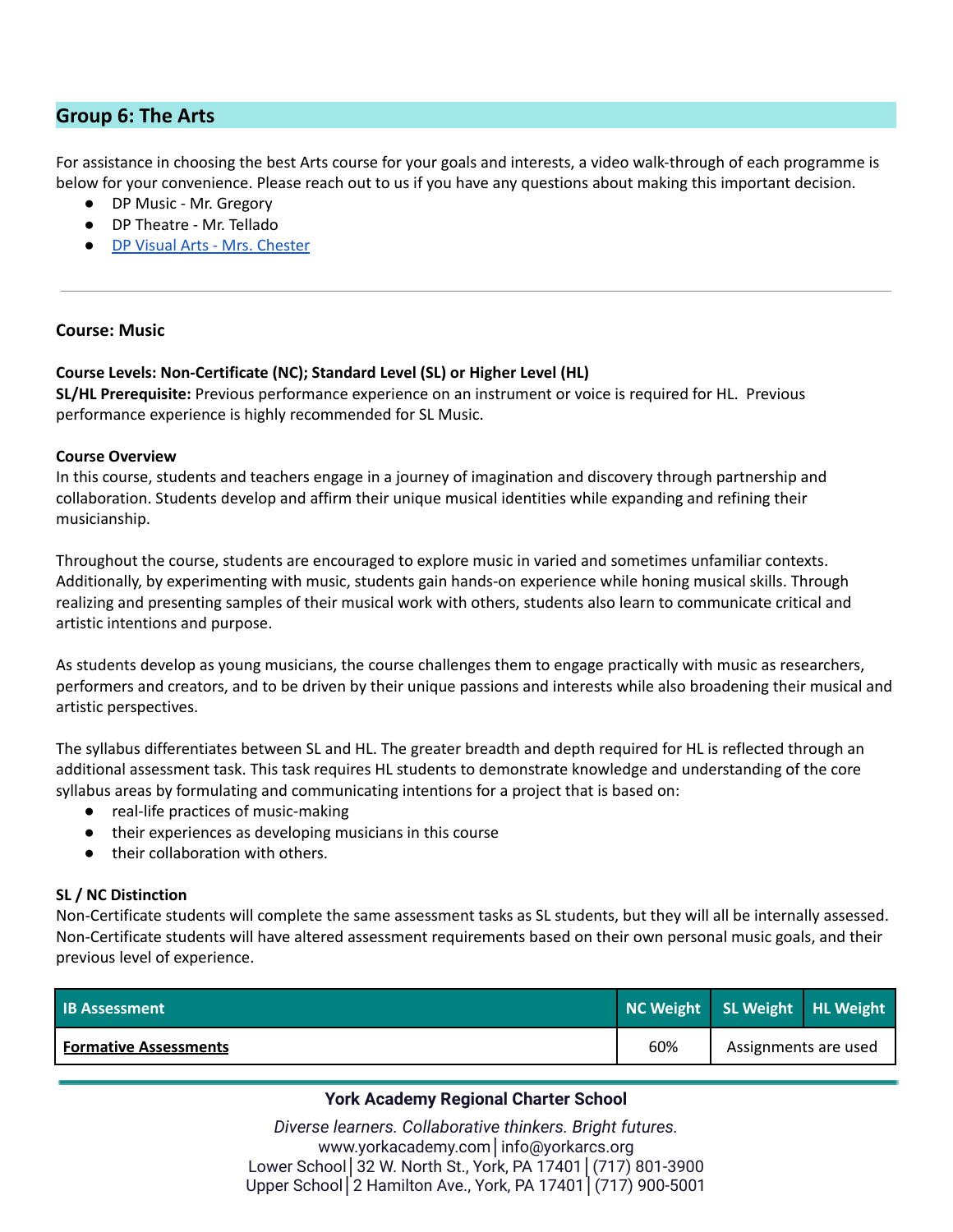| <b>Music Theory</b><br><b>Music World History</b><br><b>Western Music History</b><br><b>Practice Assessments</b>                                                                                                                                                                                            |     | to determine quarter<br>grades and do not<br>impact IB scores |     |
|-------------------------------------------------------------------------------------------------------------------------------------------------------------------------------------------------------------------------------------------------------------------------------------------------------------|-----|---------------------------------------------------------------|-----|
| <b>Summative Assessments</b><br>Tests & Quizzes<br>$\bullet$<br><b>Performance Assessments</b><br>$\bullet$<br><b>Presenting Music NC</b><br>Exploring Music in Context NC (1,500 words)<br>$\bullet$<br>Experimenting with Music NC (4 Excerpts, 1,000 words)                                              | 40% |                                                               |     |
| <b>IB Internal Assessment</b><br>Experimenting with Music: Students submit an experimentation report with<br>evidence of their musical processes in creating and performing in two areas of<br>inquiry in a local and/or global context.                                                                    | N/A | 30%                                                           | 20% |
| <b>IB Internal Assessment</b><br>HL Students ONLY: The Contemporary Music-Maker: Students submit a<br>continuous multimedia presentation documenting their real-life project,<br>evidencing: a. the project proposal b. the process and evaluation c. the<br>realized project, or curated selections of it. | N/A | N/A                                                           | 30% |
| <b>IB External Assessment</b><br>Exploring Music in Context: Students submit a written work (maximum 2,400<br>words), a performing excerpt, and a creating excerpt demonstrating research<br>of diverse musical material.                                                                                   | N/A | 30%                                                           | 20% |
| <b>IB External Assessment</b><br>Presenting Music: Students submit a collection of works demonstrating<br>engagement with diverse musical material from the 4 areas of inquiry.                                                                                                                             | N/A | 40%                                                           | 30% |

#### **Course: Theatre**

#### **Course Levels: Non-Certificate (NC); Standard Level (SL) or Higher Level (HL)**

**SL/HL Prerequisite:** All students entering DP Theatre must have taken an approved theatre course in either 9th or 10th grade. Experience performing in a play/musical or having stage tech experience is preferred.

#### **Course Overview**

Theatre is a dynamic, collaborative and live art form. It is a practical subject that encourages discovery through experimentation, the taking of risks and the presentation of ideas to others. It results in the development of both theatre and life skills; the building of confidence, creativity and working collaboratively.

The IB Diploma Programme theatre course is a multifaceted theatre-making course of study. It gives students the opportunity to make theatre as creators, designers, directors and performers. It emphasizes the importance of working

#### **York Academy Regional Charter School**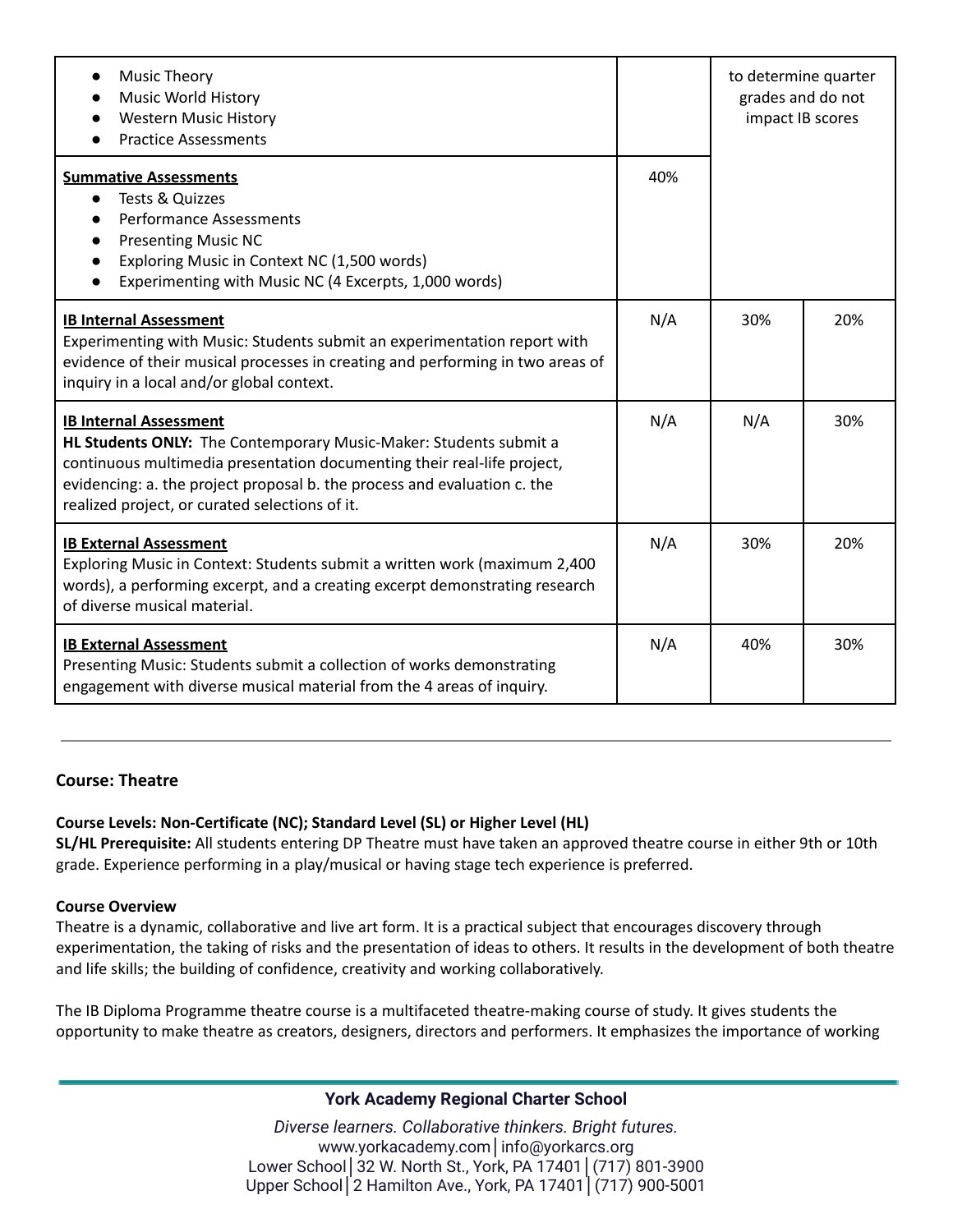both individually and collaboratively as part of an ensemble. It offers the opportunity to engage actively in the creative process, transforming ideas into action as inquisitive and productive artists.

Students experience the course from contrasting artistic perspectives. They learn to apply research and theory to inform and to contextualize their work. The theatre course encourages students to appreciate that through the processes of researching, creating, preparing, presenting and critically reflecting on theatre— as participants and audience members—they gain a richer understanding of themselves, their community and the world.

Through the study of theatre, students become aware of their own personal and cultural perspectives, developing an appreciation of the diversity of theatre practices, their processes and their modes of presentation. It enables students to discover and engage with different forms of theatre across time, place and culture and promotes international-mindedness.

The syllabus clearly indicates a differential between SL and HL. It allows for greater breadth and depth in the teaching and learning at HL through an additional assessment task which requires HL students to engage with theatre theorists and their theories.

#### **Units:**

- Theatre Theorist and Performance
- Play Study
- World Theatre
- Collaborative Process

# **SL/NC Distinction**

Non-Certificate students will still take assessments but will be internally assessed.

Non-Certificate students will have altered assessment and course requirements based on their own personal needs and their previous level of experience.

| <b>IB Assessment</b>                                                                                                                                                                                                                                               | <b>NC Weight</b>                      | <b>SL Weight</b>                                                                      | <b>HL Weight</b> |
|--------------------------------------------------------------------------------------------------------------------------------------------------------------------------------------------------------------------------------------------------------------------|---------------------------------------|---------------------------------------------------------------------------------------|------------------|
| <b>Formative/Summative Assessments</b><br><b>Formative Assessments:</b><br>Drama Journal<br>Reflections of live theatre<br>Review questions/reading check-ins<br>Participation in discussions and activities<br><b>Summative Assessments:</b>                      | 60%                                   | Assignments are used<br>to determine quarter<br>grades and do not<br>impact IB scores |                  |
| Assessment prep projects<br><b>Mock Assessments</b>                                                                                                                                                                                                                | 40%                                   |                                                                                       |                  |
| <b>IB Internal Assessment</b><br>Collaborative project: Students at SL and HL collaboratively create and present<br>an original piece of theatre (lasting 13–15 minutes) for and to a specified target<br>audience, created from a starting point of their choice. | Assessed<br>as a<br>Summative<br>Task | 35%                                                                                   | 25%              |
| <b>IB External Assessment</b><br>Director's Notebook: Students at SL and HL choose a published play text they<br>have not previously studied and develop ideas regarding how it could be staged                                                                    | Assessed<br>as a<br>Summative         | 35%                                                                                   | 20%              |

# **York Academy Regional Charter School**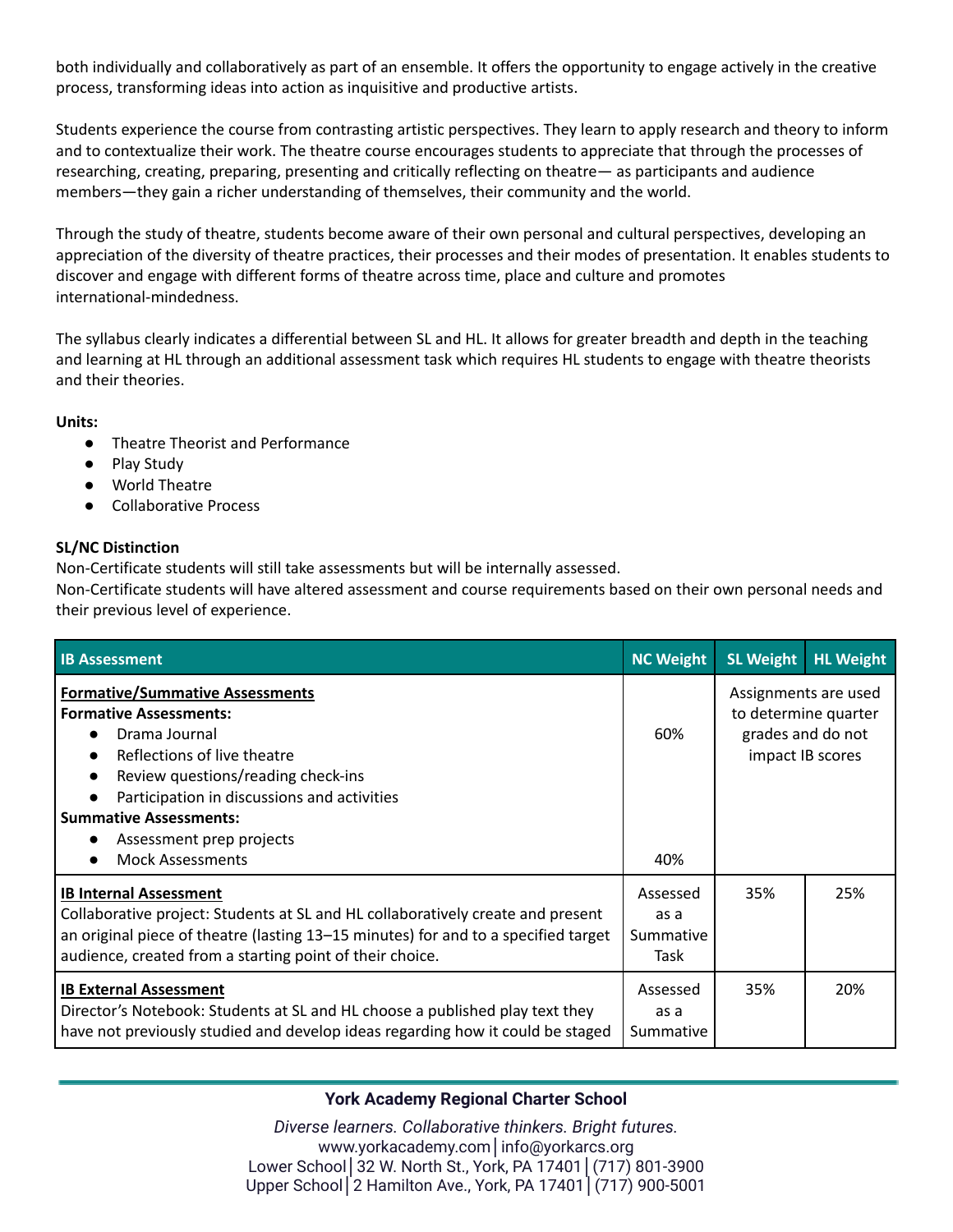| for an audience.                                                                                                                                                                                                                                                                                                  | Task                                  |     |     |
|-------------------------------------------------------------------------------------------------------------------------------------------------------------------------------------------------------------------------------------------------------------------------------------------------------------------|---------------------------------------|-----|-----|
| <b>IB External Assessment</b><br>Research Presentation: Students at SL and HL plan and deliver an individual<br>presentation (15 minutes maximum) to their peers in which they outline and<br>physically demonstrate their research into a convention of a theatre tradition<br>they have not previously studied. | Assessed<br>as a<br>Summative<br>Task | 30% | 20% |
| <b>IB External Assessment</b><br>HL Students ONLY: Solo Theatre Piece: Students at HL research a theatre<br>theorist they have not previously studied, identify an aspect(s) of their theory<br>and create and present a solo theatre piece (4–8 minutes) based on this<br>aspect(s) of theory.                   | N/A                                   | N/A | 35% |

### **Course: Visual Arts**

#### **Course Levels: Non-Certificate (NC); Standard Level (SL) or Higher Level (HL)**

**SL/HL Prerequisite:** All students entering DP Visual Arts must have taken Art 1 or the approved equivalent in either 9th or 10th grade. A strong understanding of Color Theory, the Elements and Principles of Art, and basic Drawing skills is necessary for successful completion of this course.

#### **Course Overview**

The visual arts are an integral part of everyday life, permeating all levels of human creativity, expression, communication and understanding. They range from traditional forms embedded in local and wider communities, societies and cultures, to the varied and divergent practices associated with new, emerging and contemporary forms of visual language. They may have socio-political impact as well as ritual, spiritual, decorative and functional value; they can be persuasive and subversive in some instances, enlightening and uplifting in others. We celebrate the visual arts not only in the way we create images and objects, but also in the way we appreciate, enjoy, respect and respond to the practices of art-making by others from around the world. Theories and practices in visual arts are dynamic and ever-changing, and connect many areas of knowledge and human experience through individual and collaborative exploration, creative production and critical interpretation.

The visual arts syllabus demonstrates a clear distinction between the course at SL and at HL, with additional assessment requirements at HL that allow for breadth and greater depth in the teaching and learning. The assessment tasks require HL students to reflect on how their own work has been influenced by exposure to other artists and for them to experiment in greater depth with additional art-making media, techniques and forms. HL students are encouraged to produce a larger body of resolved works and to demonstrate a deeper consideration of how their resolved works communicate with a potential viewer.

#### **SL/NC Distinction**

Non-Certificate students will complete the same assessment tasks as SL students, but they will all be internally assessed. Non-Certificate students will have altered assessment requirements based on their own personal artistic goals, and their previous level of experience.

**IB Assessment NC Weight SL Weight HL Weight**

# **York Academy Regional Charter School**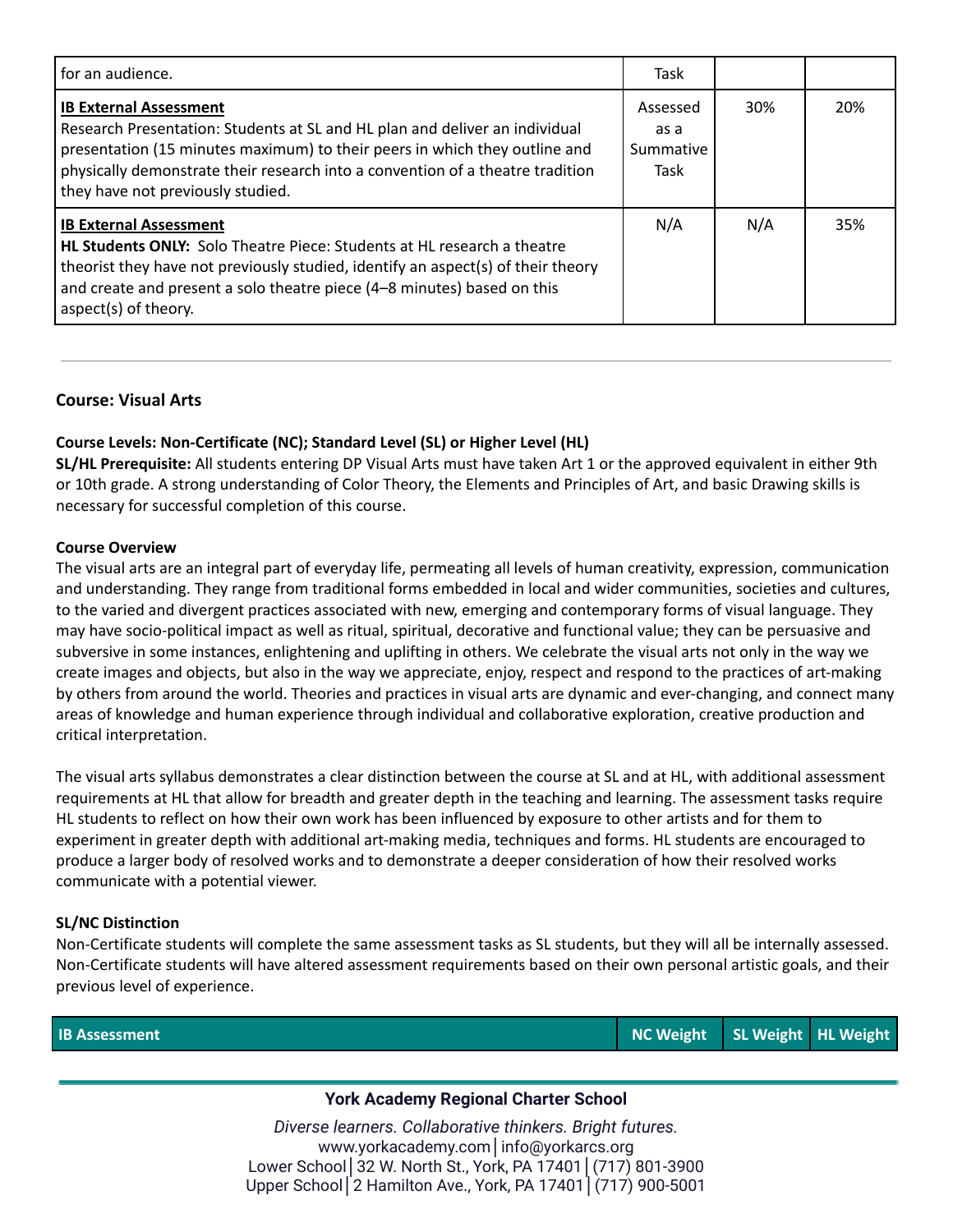| <b>Formative Assessments</b><br>Process Journal check-ins (weekly)<br>$\bullet$<br>Critique participation<br>$\bullet$<br>Practice formal analysis (teacher-guided)<br>$\bullet$<br>Textbook reading & notes<br>$\bullet$<br>Art History review questions<br>Participation in whole class analyses and discussions<br>$\bullet$                                                                                                                                                                               | 60%                                | Assignments are used<br>to determine quarter<br>grades and do not<br>impact IB scores |     |
|---------------------------------------------------------------------------------------------------------------------------------------------------------------------------------------------------------------------------------------------------------------------------------------------------------------------------------------------------------------------------------------------------------------------------------------------------------------------------------------------------------------|------------------------------------|---------------------------------------------------------------------------------------|-----|
| <b>Summative Assessments</b><br>Subject-Specific vocabulary quizzes<br>$\bullet$<br>Museum/gallery exhibit reflections/responses (VAPJ)<br>$\bullet$<br><b>Practice Comparative Study</b><br>$\bullet$<br><b>Resolved artworks</b><br>NC Students: Will complete the Comparative Study and Process<br>$\bullet$<br>Portfolio, but these will be graded internally and outcome/expectations<br>will be adjusted to meet the needs of the student. The Exhibition will<br>be included in Summative Assessments. | 40%                                |                                                                                       |     |
| <b>IB Internal Assessment</b><br>Exhibition: Students at SL submit for assessment a selection of resolved<br>artworks from their exhibition. The selected pieces should show evidence of<br>their technical accomplishment during the visual arts course and an<br>understanding of the use of materials, ideas and practices appropriate to visual<br>communication.                                                                                                                                         | Assessed as a<br>Summative<br>Task | 40%                                                                                   | 40% |
| <b>IB External Assessment</b><br>Comparative Study: Students analyse and compare different artworks by<br>different artists. This independent critical and contextual investigation explores<br>artworks, objects and artifacts from differing cultural contexts.                                                                                                                                                                                                                                             | Assessed as a<br>Summative<br>Task | 20%                                                                                   | 20% |
| <b>IB External Assessment</b><br>Process Portfolio: Students submit carefully selected materials which evidence<br>their experimentation, exploration, manipulation and refinement of a variety of<br>visual arts activities during the two year course.                                                                                                                                                                                                                                                      | Assessed as a<br>Summative<br>Task | 40%                                                                                   | 40% |

# **York Academy Regional Charter School**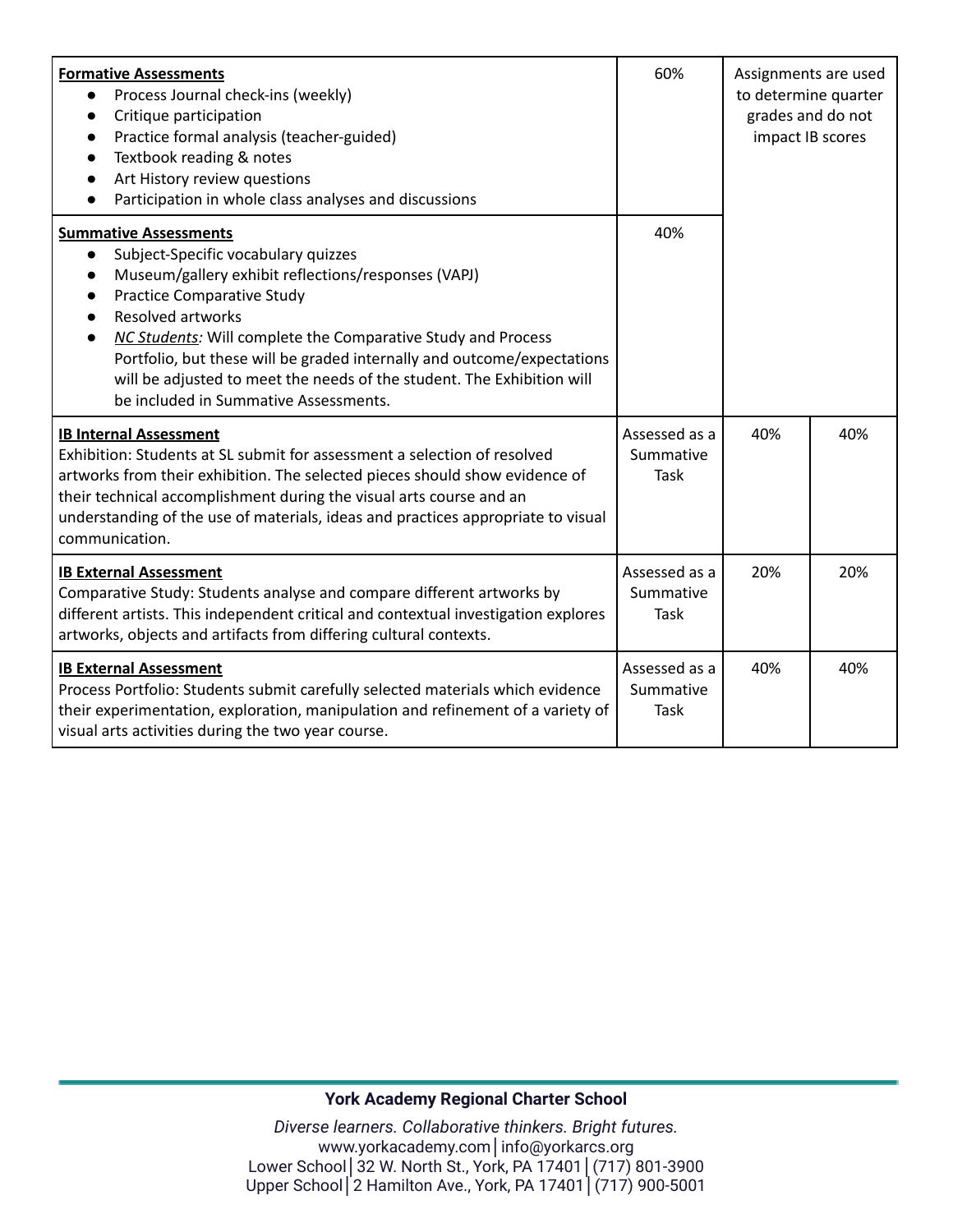# **The DP Core**

# **Course: Theory Of Knowledge (TOK)**

**Participates:** All YARCS students are required to complete TOK.

#### **Course Overview**

The TOK course provides students with an opportunity to explore and reflect on the nature of knowledge and the process of knowing. In TOK, students reflect on the knowledge, beliefs and opinions that they have built up from their years of academic studies and their lives outside the classroom. The course is intended to be challenging and thought-provoking—as well as empowering—for students.

The course centers on the exploration of knowledge questions, which are a key tool for both teachers and students. These are contestable questions about knowledge itself, such as: "What counts as good evidence for a claim?", "Are some types of knowledge less open to interpretation than others?", or "What constraints should there be on the pursuit of knowledge?". While these questions may initially seem slightly intimidating, they become much more accessible when considered with reference to specific examples within the TOK course.

| <b>IB Assessment</b>                                                                                                                                                                                                                                                                                                          | Weight                 |
|-------------------------------------------------------------------------------------------------------------------------------------------------------------------------------------------------------------------------------------------------------------------------------------------------------------------------------|------------------------|
| <b>IB Internal Assessment</b><br>Theory of knowledge exhibition (10 marks): For this component, students are required to create an<br>exhibition that explores how TOK manifests in the world around us. This component is internally assessed by<br>the teacher and externally moderated by the IB at the end of the course. | $\frac{1}{3}$<br>(33%) |
| <b>IB External Assessment</b><br>TOK essay on a prescribed title (10 marks): For this component, students are required to write an essay in<br>response to one of the six prescribed titles that are issued by the IB for each examination session. As an<br>external assessment component, it is marked by IB examiners.     | $\frac{2}{3}$<br>(67%) |

# **Component: Creativity, Activity, Service (CAS)**

**Participates:** CAS is required for IB Diploma Candidates. DP Course Candidates and Non Certificate candidates are required to complete CAS **or** EE.

#### **Overview**

Creativity, Activity, Service is designed to help you grow as a person, become involved in your community, understand the global importance of your actions, and realize reciprocity in service. You will have the chance to develop new skills, pursue your interests, explore your values, and express your passions by completing experiences in the three strands (Creativity, Activity, Service) over 18 months of your DP program. You will also complete one month-long collaborative project. As you reflect on your experiences and project in your portfolio, you will show an understanding of your personal

#### **York Academy Regional Charter School**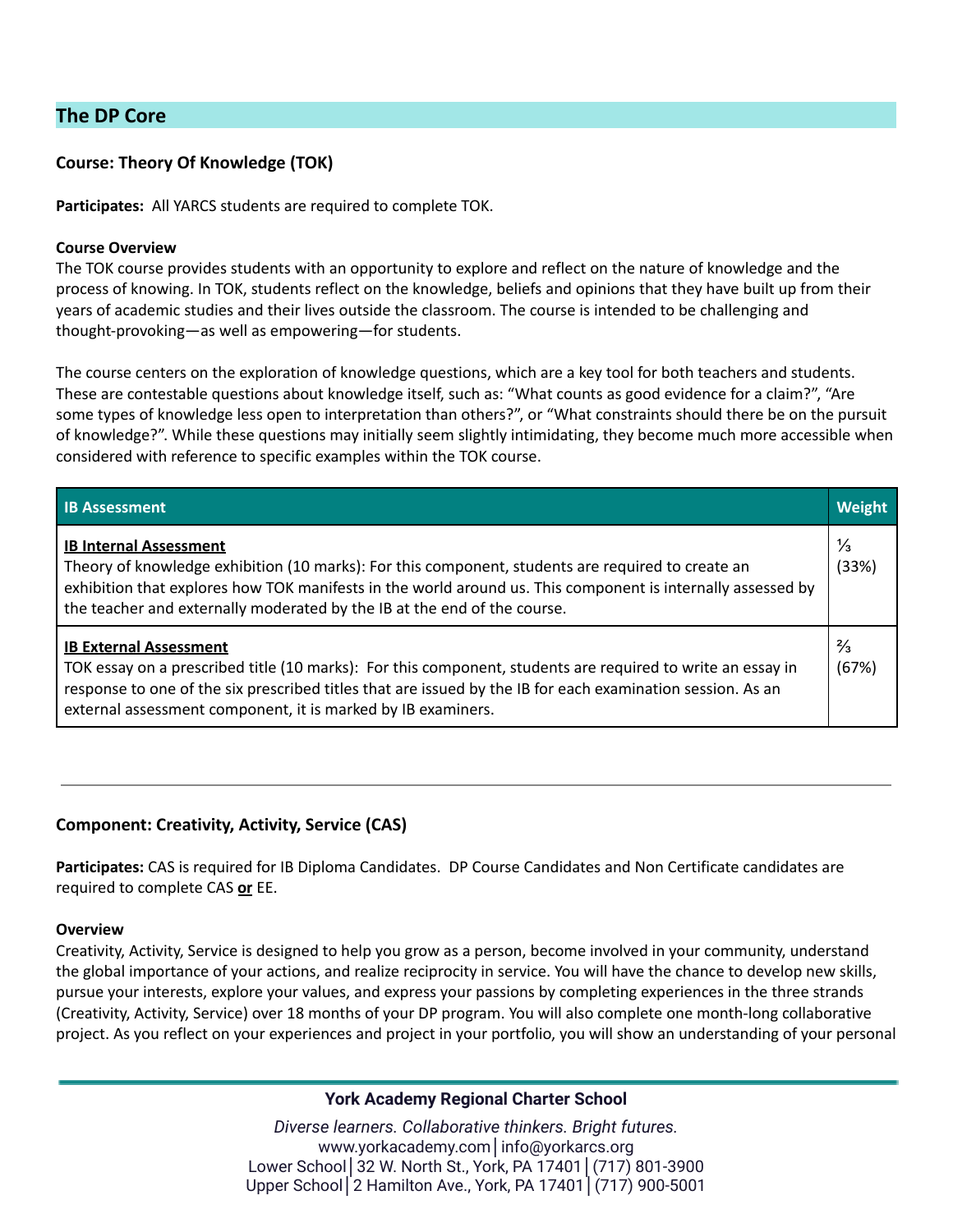growth and CAS's seven learning objectives. Your journey of self discovery will also be marked with three formal interviews. For many students CAS is transformative as they learn more about themselves and others.

# **Component: Extended Essay (EE)**

**Participates:** EE is required for IB Diploma Candidates. DP Course Candidates and Non Certificate candidates are required to complete CAS **or** EE.

## **Overview**

The extended essay is an in-depth study of a focused topic chosen from the list of available Diploma Programme subjects for the session in question. This is normally one of the student's six chosen subjects for those taking the IB diploma, or a subject that a course student has a background in. It is intended to promote academic research and writing skills, providing students with an opportunity to engage in personal research in a topic of their own choice, under the guidance of a supervisor (an appropriately qualified member of staff within the school). This leads to a major piece of formally presented, structured writing, in which ideas and findings are communicated in a reasoned and coherent manner, appropriate to the subject chosen. It is mandatory that all students undertake three reflection sessions with their supervisor, which includes a short concluding interview, or viva voce, with their supervisor following the completion of the extended essay.

### **Key features of the extended essay**

- The extended essay is externally assessed and, in combination with the grade for theory of knowledge, contributes up to three points to the total score for the IB Diploma.
- If a DP Course Candidate or Non-Certificate candidate chooses Extended Essay over CAS, the Essay will be graded by YARCS staff, using the same expectations and rubric as IB.
- When choosing a subject for the extended essay, students must consult the list of available Diploma Programme subjects published in the Diploma Programme Assessment procedures for the session in question.
- It is presented as a formal piece of sustained academic writing containing no more than 4,000 words accompanied by a reflection form of no more than 500 words.
- It is the result of approximately 40 hours of work by the student.
- A student must achieve a D grade or higher to be awarded the Diploma.

#### **York Academy Regional Charter School**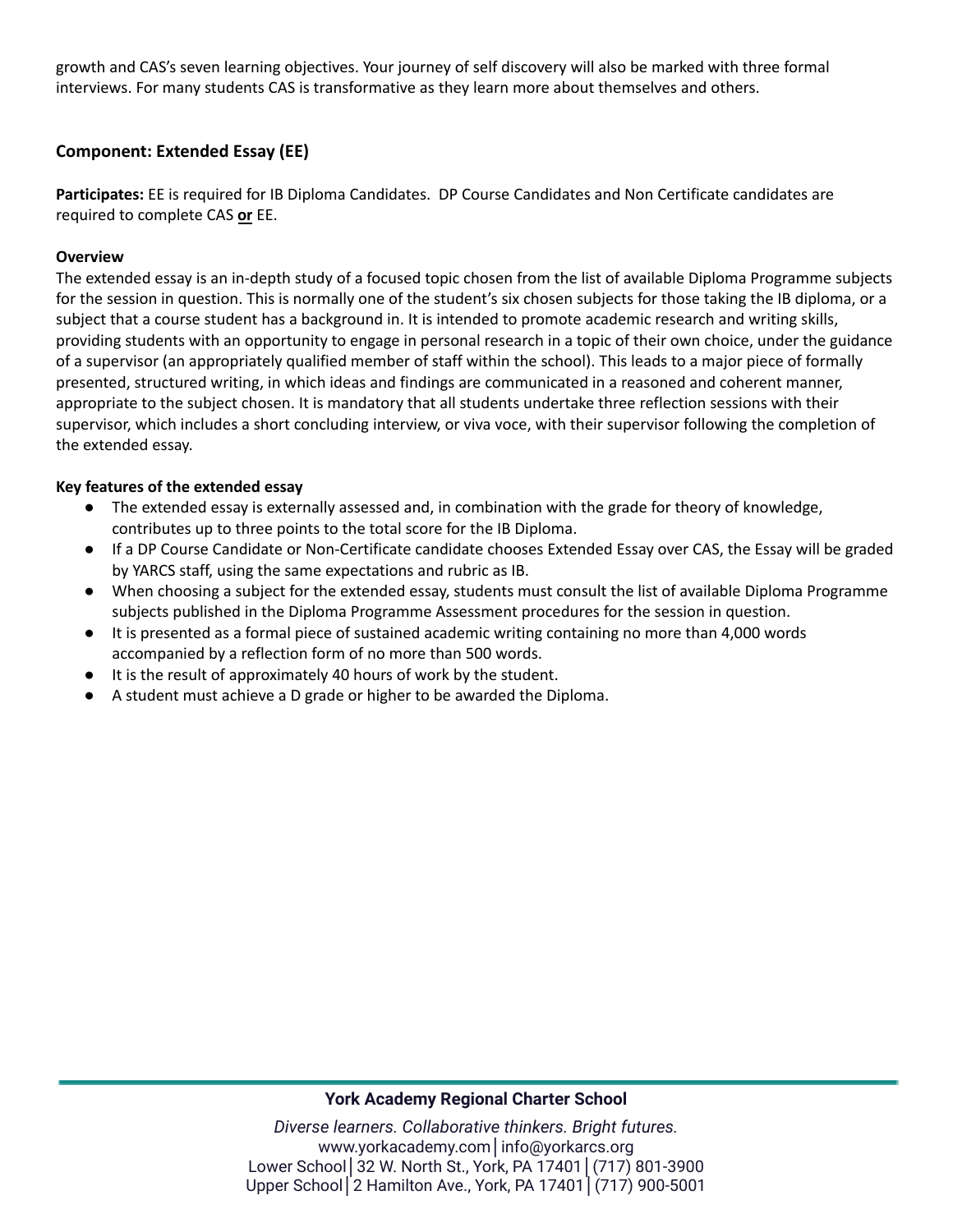# **Overview of All Courses and Levels**

The course options are viewable in table format below. The black and grey chart shows which courses are available for students on the IB Diploma path and which ones are available at the SL and HL level.

The teal and white chart shows the courses available for DP Course students. Course students have 3 options: SL, HL, and NC. NC courses are only available in certain subject areas. As a reminder, NC courses are not eligible for college credit.

| <b>IB Diploma Candidates</b> |                                  |                            |                          |
|------------------------------|----------------------------------|----------------------------|--------------------------|
|                              | <b>Courses Offered</b>           | <b>Standard Level (SL)</b> | <b>Higher Level (HL)</b> |
| Group 1                      | Language and Literature          | $\overline{\mathsf{v}}$    | $\checkmark$             |
| Group 2                      | Language B (Spanish)             | V                          | $\bm{\vee}$              |
|                              | <b>Global Politics</b>           | $\overline{\mathsf{v}}$    |                          |
| Group 3                      | History                          |                            | $\checkmark$             |
| Group 4                      | Biology                          | IV                         |                          |
|                              | Chemistry                        | IV                         |                          |
| Group 5                      | Applications and Interpretations | $\checkmark$               | $\checkmark$             |
| Group 6                      | <b>Music</b>                     | V                          |                          |
|                              | Theater                          | IV                         | IV.                      |
|                              | <b>Visual Arts</b>               | IV                         |                          |

# **York Academy Regional Charter School**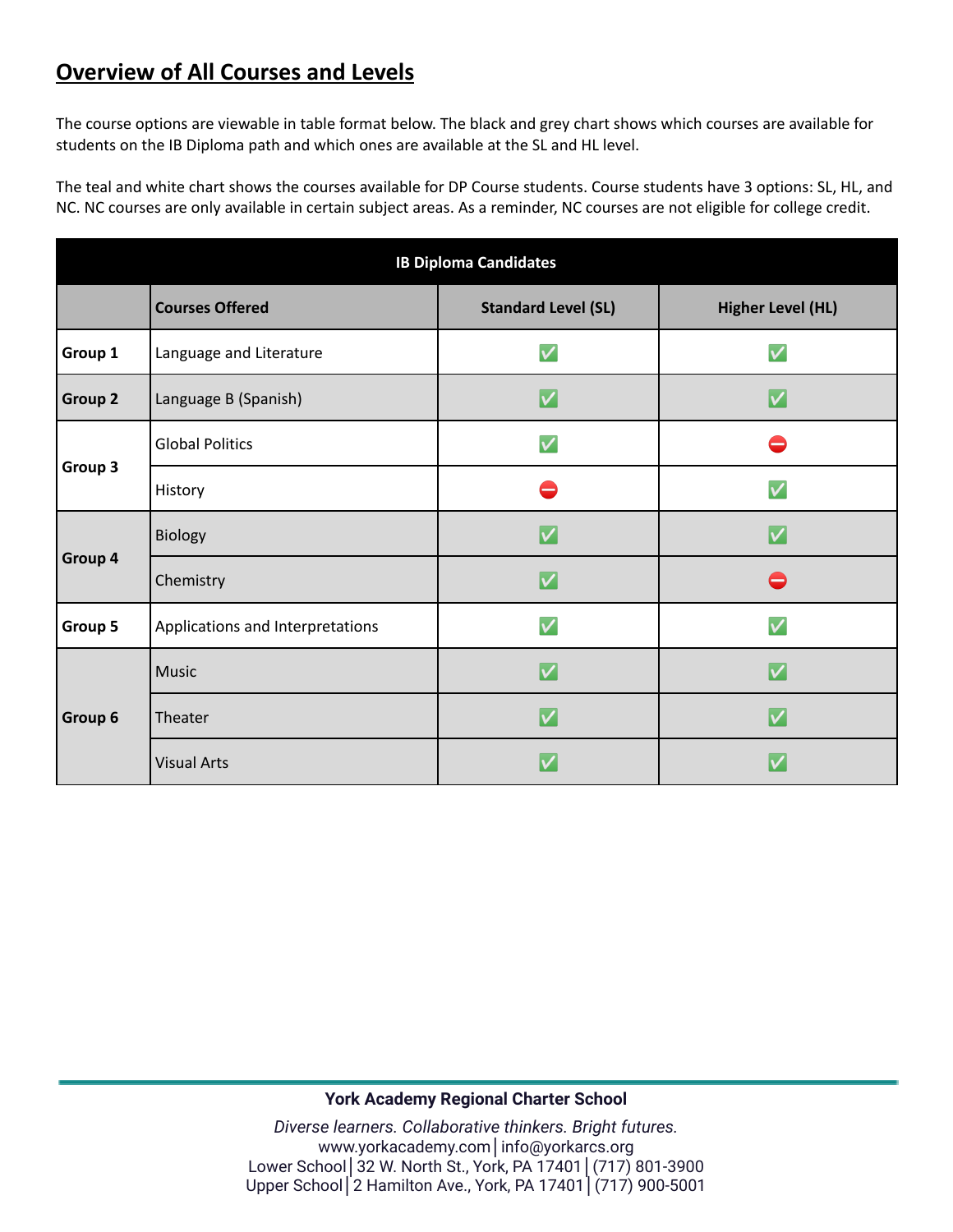| <b>DP Course Candidates</b> |                                                    |                             |                            |                          |
|-----------------------------|----------------------------------------------------|-----------------------------|----------------------------|--------------------------|
| <b>Group</b>                | <b>Courses Offered</b>                             | <b>Non-Certificate (NC)</b> | <b>Standard Level (SL)</b> | <b>Higher Level (HL)</b> |
|                             | Language and Literature                            |                             | $\overline{\mathsf{v}}$    | $\checkmark$             |
| Group 1                     | Survey of Language and Literature                  |                             |                            |                          |
| Group 2                     | Language B (Spanish)                               | $\bm{\mathsf{v}}$           | V                          |                          |
|                             | <b>Global Politics</b>                             |                             |                            |                          |
| Group 3                     | History (History of the Americas)                  |                             |                            |                          |
|                             | World History                                      |                             |                            |                          |
|                             | Biology                                            |                             |                            |                          |
| Group 4                     | Chemistry                                          |                             | V                          |                          |
|                             | Applications and Interpretations                   |                             | $\checkmark$               |                          |
| Group 5                     | Applications and Interpretations<br>of Mathematics |                             |                            |                          |
|                             | Music                                              | V                           | V                          |                          |
| Group 6                     | Theater                                            |                             | V                          |                          |
|                             | <b>Visual Arts</b>                                 |                             |                            |                          |

# **York Academy Regional Charter School**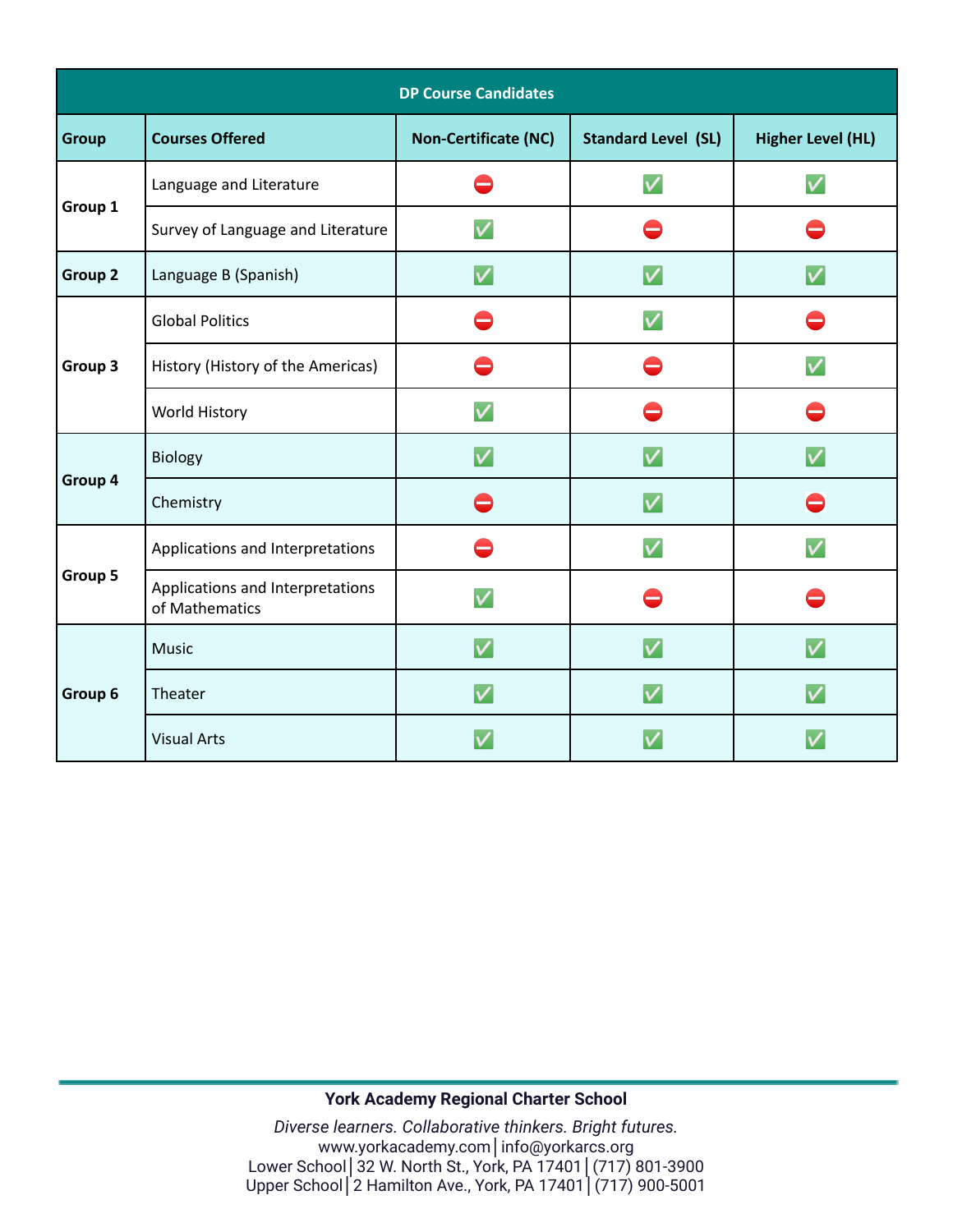# **Contact Information**

If you have questions regarding a specific course, email the teacher listed below:

| <b>Group</b>                                      | <b>Courses</b>                                                  |                                               | <b>Email Address</b>                        |  |
|---------------------------------------------------|-----------------------------------------------------------------|-----------------------------------------------|---------------------------------------------|--|
| Group 1: Studies in                               | Language and Literature - HL, SL                                |                                               | LRiggs@YorkARCS.org                         |  |
| <b>Language and Literature</b>                    | Survey of Language and Literature - NC                          | Laura Riggs                                   |                                             |  |
| Group 2: Language<br><b>Acquisition</b>           | Language B (Spanish) - HL, SL, NC                               | <b>Derik Bartrom</b><br>DBartrom@YorkARCS.org |                                             |  |
|                                                   | <b>Global Politics-SL</b>                                       |                                               |                                             |  |
| <b>Group 3: Individuals</b><br>and Societies      | History (History of the Americas) - HL<br><b>Brendon McGirr</b> |                                               | BMcGirr@YorkARCS.org                        |  |
|                                                   | World History - NC                                              |                                               |                                             |  |
| <b>Group 4: Sciences</b>                          | Biology-HL, SL, NC                                              | Roni Reed                                     | RReed@YorkARCS.org                          |  |
|                                                   | Chemistry-SL                                                    |                                               |                                             |  |
|                                                   | Applications and Interpretations- HL, SL                        |                                               | RWhy@YorkARCS.org                           |  |
| <b>Group 5: Mathematics</b>                       | Applications and Interpretations of<br>Mathematics-NC           | Rachel Why                                    |                                             |  |
|                                                   | Music-HL, SL, NC                                                | <b>Brent Gregory</b>                          | BGregory@YorkARCS.org                       |  |
| <b>Group 6: The Arts</b>                          | Theatre- HL, SL, NC                                             | Manuel Tellado                                | MTellado@YorkARCS.org                       |  |
|                                                   | Visual Arts- HL, SL, NC                                         | Rebecca Chester                               | RChester@YorkARCS.org                       |  |
|                                                   | Theory of Knowledge (TOK)                                       | Kathryn Daniels                               | KDaniels@YorkARCS.org                       |  |
| <b>DP Core</b>                                    | Creativity, Action, & Service (CAS)                             | Janet Miller                                  | JMiller@YorkARCS.org                        |  |
|                                                   | Extended Essay (EE)                                             | Janet Miller<br>Laura Riggs                   | JMiller@YorkARCS.org<br>LRiggs@YorkARCS.org |  |
| <b>General Scheduling &amp; Program Questions</b> |                                                                 | <b>Tiana Reid</b>                             | T.Reid@YorkARCS.org                         |  |

# **York Academy Regional Charter School**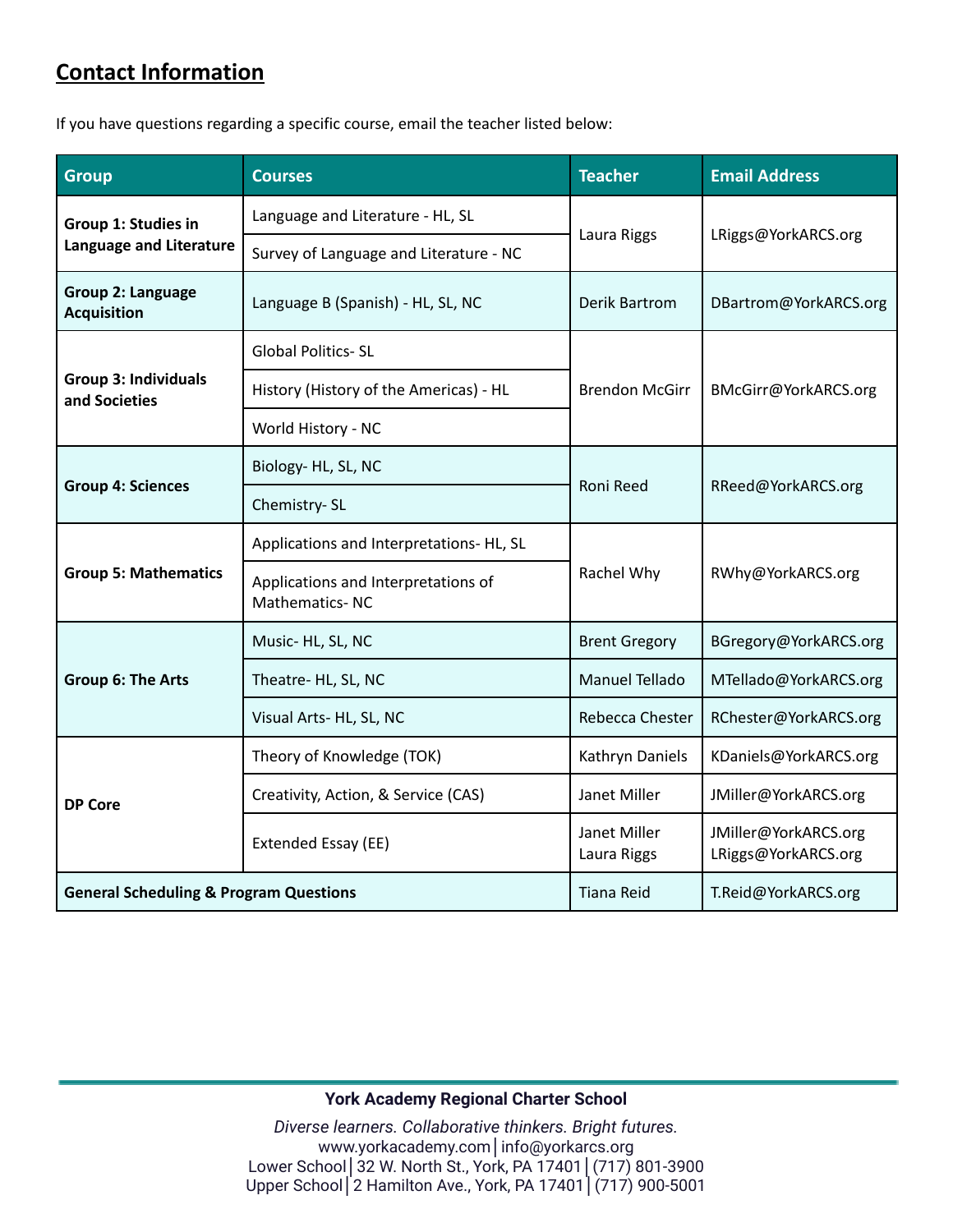# **Course Selection Worksheet**

This course selection worksheet is intended to support students and parents/guardians in identifying the course and course level. Please review the Course Selection Guide and discuss the options with your parents/guardians. Once you have made a selection for each content area, have a parent/guardian sign the form. You will need to return this form to Ms. Reid so that you will be ready to register for courses in school on April 13th. You will not be able to register for classes until you have returned the Course Selection Worksheet.

|                      | Path to Graduation: IB Diploma Candidate | or | DP Course Certificate Candidate |
|----------------------|------------------------------------------|----|---------------------------------|
| (circle your choice) |                                          |    |                                 |

# *DP Course Certificate Candidates, please complete your selections on the next page.*

**IB Diploma Candidates:** You must select one course from each group. As you select courses, please remember to choose three HL and three SL courses.

| Group 1: Studies in language and literature<br>Course and Level Options (select one choice):<br>$\bigcirc$ Language and Literature SL<br>Language and Literature HL | <b>Group 4: Sciences</b><br><b>Course and Level Options (select one choice):</b><br><b>Biology SL</b><br><b>Biology HL</b><br><b>Chemistry SL</b> |
|---------------------------------------------------------------------------------------------------------------------------------------------------------------------|---------------------------------------------------------------------------------------------------------------------------------------------------|
| <b>Group 2: Language acquisition</b>                                                                                                                                |                                                                                                                                                   |
| <b>Course and Level Options (select one choice):</b>                                                                                                                | <b>Group 5: Mathematics</b>                                                                                                                       |
| Language B (Spanish) SL                                                                                                                                             | <b>Course and Level Options (select one choice):</b>                                                                                              |
| Language B (Spanish) HL                                                                                                                                             | $\bigcirc$ Applications and Interpretations SL                                                                                                    |
|                                                                                                                                                                     | $\bigcirc$ Applications and Interpretations HL                                                                                                    |
| <b>Group 3: Individuals and societies</b>                                                                                                                           |                                                                                                                                                   |
| <b>Course and Level Options (circle one choice):</b>                                                                                                                | Group 6: The arts                                                                                                                                 |
| <b>Global Politics SL</b>                                                                                                                                           | <b>Course and Level Options (select one choice):</b>                                                                                              |
| $\bigcirc$ History (History of the Americas) <code>HL</code>                                                                                                        | <b>Music SL</b>                                                                                                                                   |
|                                                                                                                                                                     | <b>Music HL</b>                                                                                                                                   |
|                                                                                                                                                                     |                                                                                                                                                   |
|                                                                                                                                                                     | Theater SL                                                                                                                                        |
|                                                                                                                                                                     | Theater HL                                                                                                                                        |
|                                                                                                                                                                     | <b>Visual Arts SL</b>                                                                                                                             |
|                                                                                                                                                                     | <b>Visual Arts HL</b>                                                                                                                             |
|                                                                                                                                                                     |                                                                                                                                                   |

**Student Signature:** \_\_\_\_\_\_\_\_\_\_\_\_\_\_\_\_\_\_\_\_\_\_\_\_\_\_\_\_\_ **Parent signature:** \_\_\_\_\_\_\_\_\_\_\_\_\_\_\_\_\_\_\_\_\_\_\_\_\_\_\_

# **York Academy Regional Charter School**